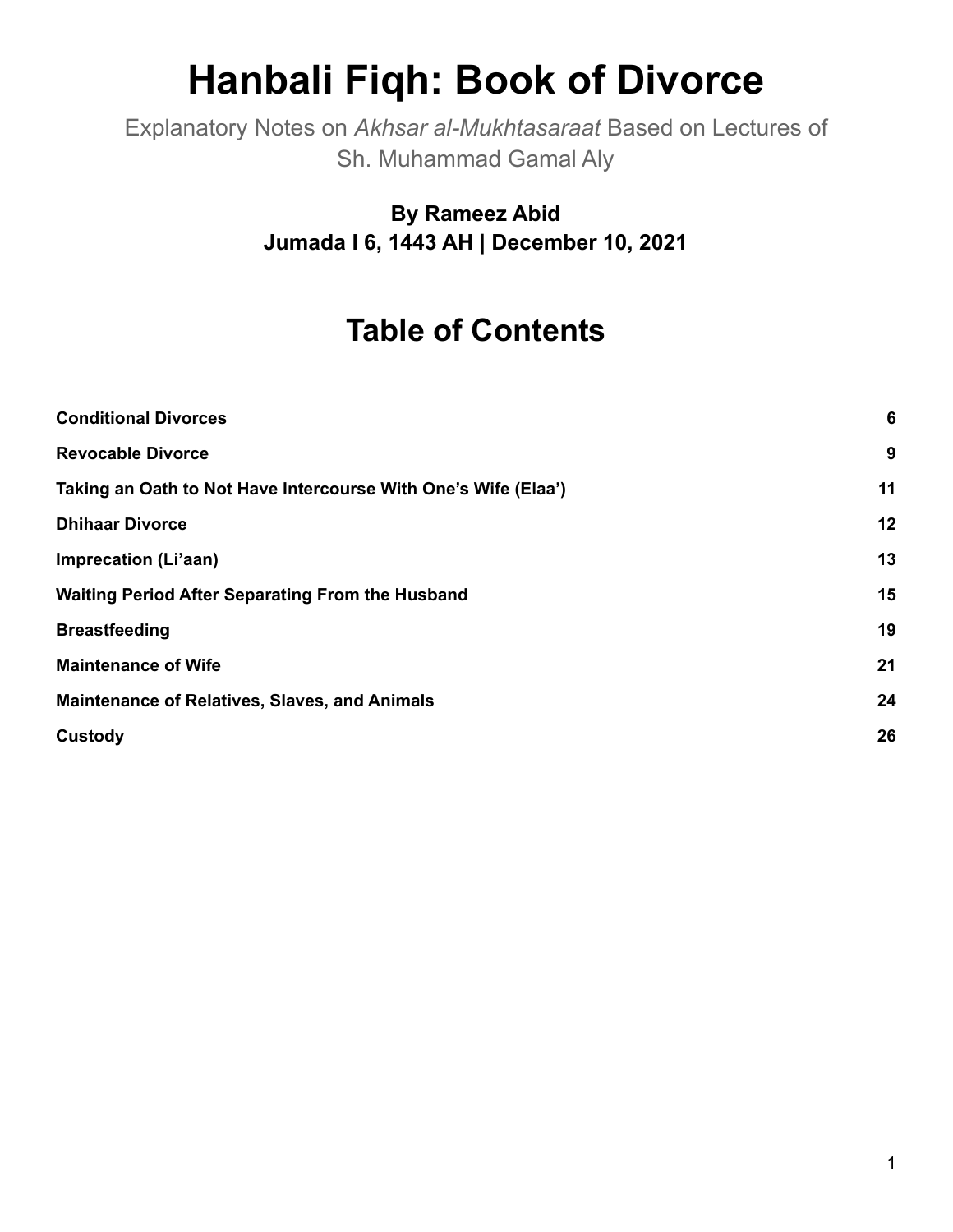- I. It is **disliked** to do **without** need
- II. If there is a **need**, then it is **permitted**
- III. It is **recommended** in the following cases:
	- A. If there is some sort of **harm** in the relationship if it were to continue
		- 1. It could be **physical** or **psychological** harm
	- B. She does **not** pray, does **not** abide by obligatory Islamic laws, does **not** keep chaste, dresses **inappropriately** around other men, etc.
- IV. It can **only** validly be given through a **husband** even if he is *mumayyaz* (at least 7 years of age until puberty)
	- A. It is **not** valid if he is **less** than *mumayyaz* or **not** sane
	- B. What if the **husband** was **drunk** when he gave the divorce, does it **count**?
		- 1. If he was **not** aware of what he was drinking, then it does **not** count
		- 2. If he **was** aware of what he was drinking, then it **does** count
- V. Divorce does **not** count in the following cases:
	- A. One who **loses** his **sanity** due to a **valid** excuse
		- 1. Ex: he gets drunk unintentionally by drinking something he did not realize was an intoxicant or temporarily loses his sanity due to a mental illness
	- B. One who is **below** the age of *mumayyaz*
	- C. One who is **forced**
		- 1. Ex: someone points a gun at the person and asks him to divorce his wife
	- D. One who is **threatened** by someone **able** to carry out his threat
		- 1. Ex: A dangerous criminal says, "If you don't divorce your wife, I'll break your bones!"
		- 2. This means if he was threatened by someone **unable** to carry out his threat, then the divorce **would** count
		- 3. If the threat was for **one divorce** but he gives **two divorces**, then the first would **not** count but the second **would** be counted. This is because the second one is seen to be given by **choice** and **not** required by the threat
- VI. Whoever can **validly** divorce his wife can also **appoint** someone else to do it on his behalf
	- A. This means he must be at least **7 years old** and **sane** to appoint someone else on his behalf
	- B. Ex: A man says to his friend, "I appoint you as my representative to divorce my wife on my behalf."
	- C. Unless the **husband** puts a **time limit** on the representation
		- 1. Ex: A man says, "I appoint you to be able to divorce my wife within the next 3 months." After the 3 months, the **representative** would **not** be able to do so
	- D. The **representative** should be sane, pubescent, and mature (*rashid*)
	- E. The husband can even **appoint** his **own wife** to divorce **herself**
		- 1. Ex: A man says to his wife, "I appoint you to be able to divorce yourself," and then she divorces herself, it would count
		- 2. The husband can even **appoint** one wife to **give** a divorce to **another**
- VII. Sunnah divorce vs innovative divorce
	- A. They both **count** when given, however, the **innovative** one incurs a **sin**, thus, is **prohibited**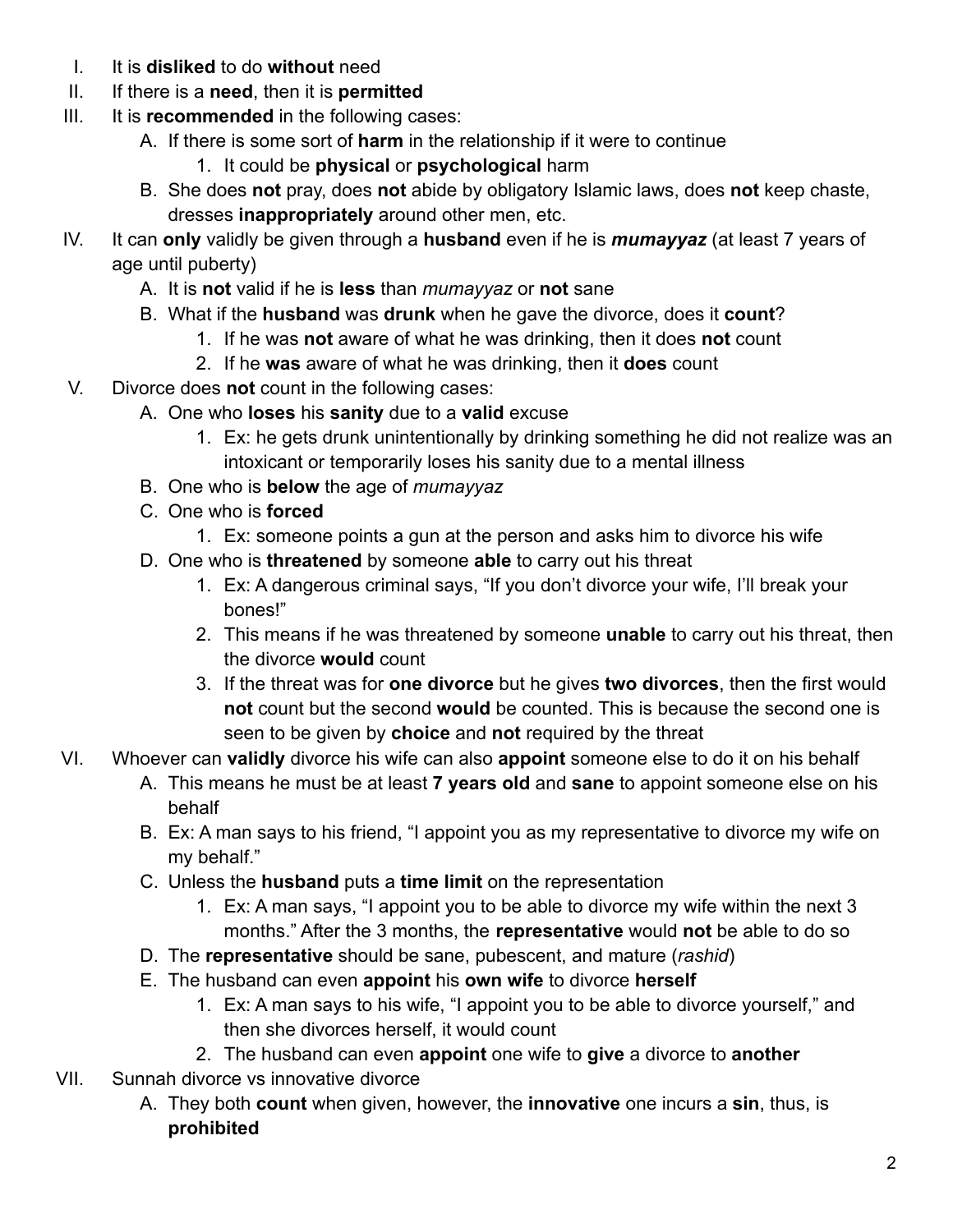- B. **Sunnah** divorce consists of the following **characteristics**:
	- 1. It is issued only **once** in **one sitting**
		- a) If it is issued **twice** in one sitting, then it is considered a **disliked** divorce
		- b) If it is issued **thrice** in one sitting, then it is considered a **prohibited** divorce
			- (1) This one is considered an **innovative** divorce
	- 2. It is issued in a state of **purity**
		- a) Meaning the wife is **not** in the state of **menses**
		- b) If he gave her a divorce while she was in the state of menses, then it would be considered an **innovative** divorce
	- 3. It is issued when he has **not** had **intercourse** with her since she became **pure** from her **menses**
		- a) If he did have intercourse with her since she became pure from her menses and issued a divorce, then it would be considered an **innovative** divorce
- C. It is **sunnah** to take her **back** if it was an **innovative** divorce and **wait** until all the conditions apply for a sunnah divorce to take place
- VIII. It counts as three divorces in one sitting no matter how he says it
- IX. **Divorce** given in a state of **anger** falls into one of **three** categories:
	- A. **Early state** when the husband's anger is just **building up** but has **not** yet reached its peak
		- 1. The divorce **counts** according to all scholars
	- B. **Middle state** when the husband is much **more** angrier than the previous state but **still** able to control himself and is **aware** of what he's saying
		- 1. The divorce **counts** according to the **majority**
		- 2. Ibn Taymiyyah opined that it does **not** count
	- C. **High state** when the husband **completely** loses it due to his high state of anger and is **not** aware of what he is saying
		- 1. The divorce does **not** count according to the **majority**. He is treated like the one who **loses** his **sanity**
	- X. A divorce is **neither** sunnah nor innovative in the following cases but considered **permissible** and can be given at **any** time:
		- A. While the wife is **pregnant**
			- 1. After the divorce, her waiting period **ends** as soon as she gives **birth**
		- B. The wife is **below** the age of **puberty**
			- 1. Because she does **not** go through menses
		- C. A wife who has reached **menopause**
			- 1. Because she does **not** go through menses
		- D. The wife with whom he has **never** had **intercourse**
			- 1. **Even** if he gave the divorce **while** she was in her **menses**
			- 2. In such a case, there is **not** even a waiting period after the divorce
- XI. The divorce **occurs** and is **counted** with the following **phrases**:
	- A. He **explicitly** uses a **phrase** that can have **no meaning** other than divorce **regardless** of his **intention**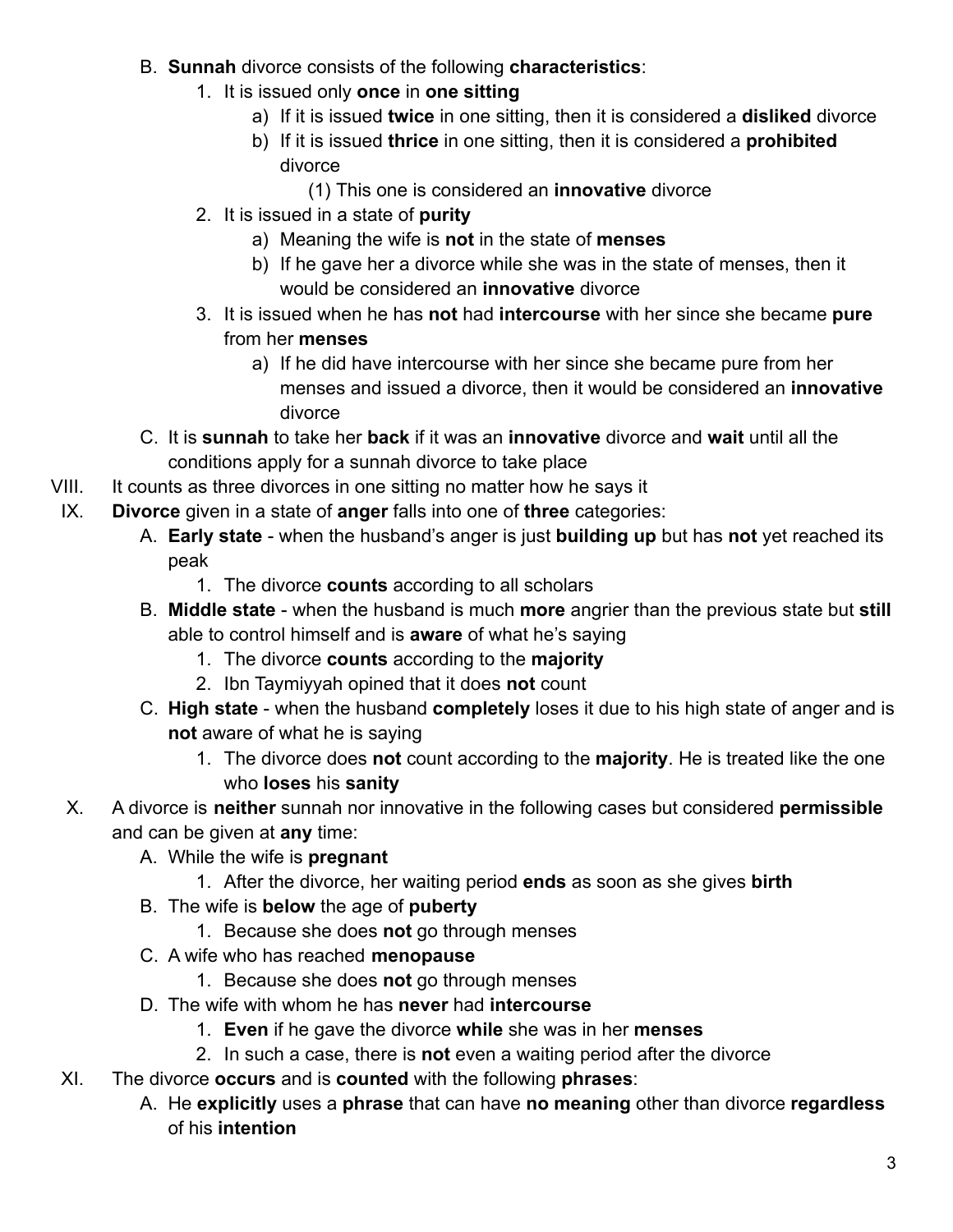- 1. Ex: "I divorce you!"
- 2. The word **'divorce'** or any of its **derivatives** are considered **explicit** expressions for divorce as well
	- a) Ex: "You are divorced!", "I'm divorcing you!", "We're divorced!", "I divorce my wife", etc.
	- b) The following phrases are **exceptions** to this rule, therefore, using them will **not** be counted as divorce:
		- (1) Command verb
			- (a) Ex: If he says to her, "Divorce me!"
		- (2) Present tense verb
			- (a) Ex: If he says to her, "You are divorcing!" or "We are divorcing!"
		- (3) He uses the word 'divorce' in Arabic as a *ismul Fa'il* (active participle)
			- (a) Ex: If he says to her, "You divorcer!"
- B. If a phrase can have **multiple meanings**, then it would **only** count if he **intended** divorce by the statement
	- 1. Ex: "Get out of my house!", "Go to your parents!", etc.
- XII. The following **statements** are considered *dhihaar* even if he **intended** divorce:
	- 1. "You are forbidden to me!"
	- 2. "You are like the back of my mother!"
	- 3. "What Allah made permissible for me (i.e. intercourse), I now consider forbidden!"
	- B. *Dhihaar* has **separate** rules that will be discussed later below in a **different** chapter *insha'Allah*
	- C. If he said to his wife, "You are like blood/dead flesh to me!"
		- 1. If he intended **divorce**, then it **counts** as divorce
		- 2. If he intended *dhihaar* or did **not** intend **anything**, then it is **considered** *dhihaar*
		- 3. If he intended an **oath** by it, then it is **considered** an oath
- XIII. If the husband said, "I divorced my wife yesterday", however, he is **lying** and did **not** do that:
	- A. If the case is **not** taken to a **Muslim judge**, then it does **not** count as divorce
		- 1. Ex: A man says to his friend **lyingly**, "I divorced my wife yesterday", then goes home and lives his life normally like nothing happened. In this case, the divorce does **not** count because it **never** happened
	- B. If the case is **taken** to a **Muslim judge**, then he will rule based on the **apparent** and **consider** it a divorce
		- 1. This is because there is **no way** to know whether he was lying or not. We can only **judge** by the **apparent** phrase. Only Allah knows whether he was lying or not. The issue deals with the **rights of others** (i.e. wife) which must be **protected**
		- 2. Ex: A man says to his friend **lyingly**, "I divorced my wife yesterday", then this information reaches his wife. She takes the case to a **Muslim judge**. In this case, the Muslim judge will go by the **apparent**, count it as a divorce, and **rule** accordingly. He will **not** accept the husband's claim that he was lying because he can **only** go by the **apparent**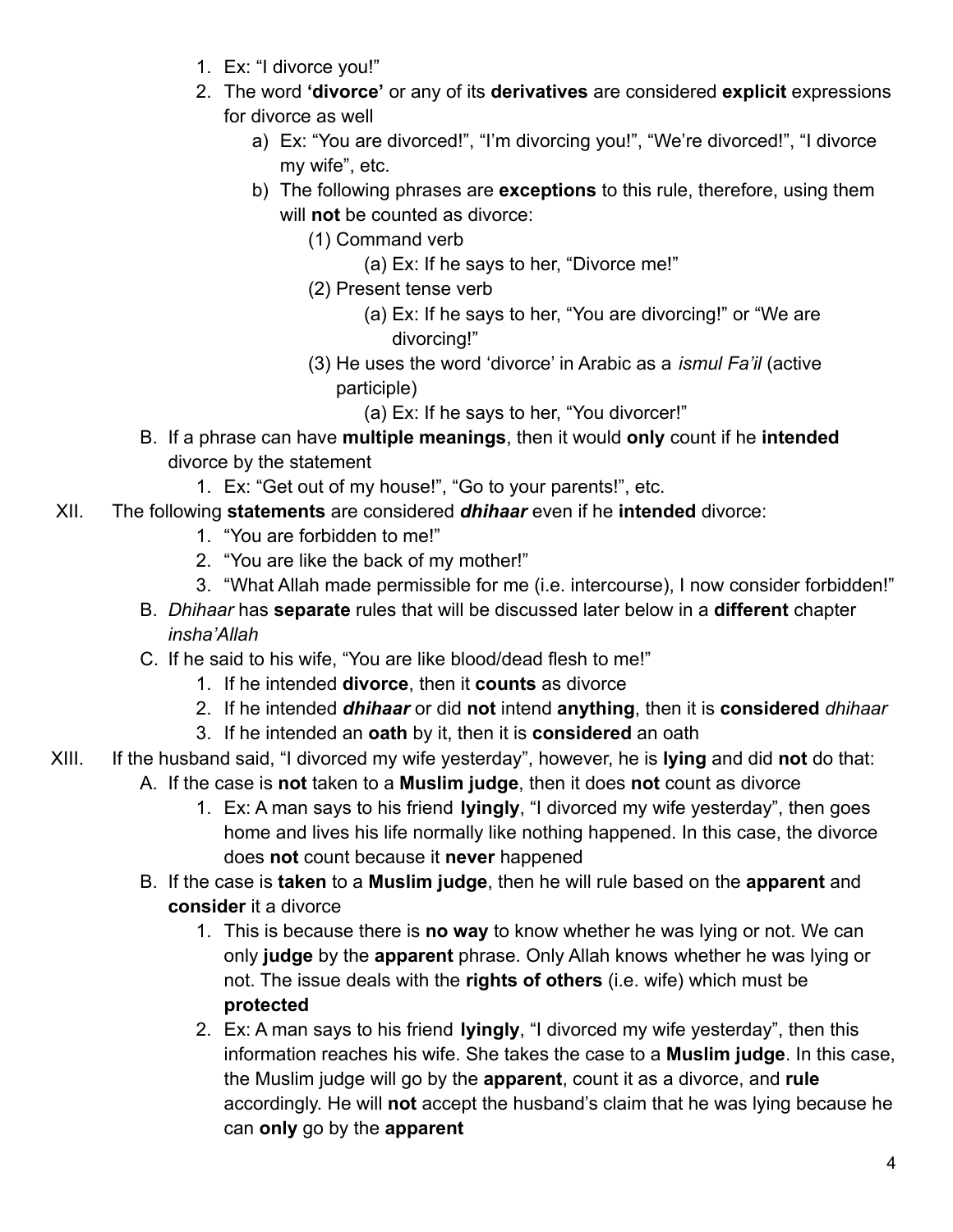- XIV. If a husband is **free** or a **partially owned** slave, then he has **three** divorces. After that, he can **no longer** remain with his wife
	- A. If he is a **slave**, then he has **two** divorces. After that, he can **no longer** remain with his wife
- XV. It is **valid** to make **exceptions** in divorce with only **half** or **less** than it
	- A. Ex 1: A man with **four wives** says, "I divorce all my wives **except** one" or "I divorce all my wives **except** two", etc.
		- 1. These are **valid** because the **exceptions** are for **half** or **less**
	- B. Ex: 2: A man says to his wife, "You are divorced thrice **except** one". This will cause her to be divorced **twice**
		- 1. This is **valid** because the **exception** is for **less** than half
	- C. Exceptions **cannot** be **more** than half. They **must** be **half** or **less** than it
		- 1. Ex: A man says to his wife, "I divorce you thrice **except** twice"
			- a) This exception is **invalid** because it is for **more** than half. This will count as three divorces and **not** one
		- 2. Ex 2: A man with **three wives** says, "All my wives are divorced **except** two"
			- a) This exception is **invalid** so all three of his wives will **become** divorced
	- D. Conditions
		- 1. The **exception** should **not** exceed **half**
		- 2. Words of **exception** should be **spoken** out loud and it should **not** be something in the **heart** only
		- 3. The **exception** should be said in **one sitting** and **not** delayed. What constitutes one sitting is based on **custom**
			- a) Ex: A man says to his wife, "I divorce you thrice," then leaves the room. Then after 10 minutes returns and says, "Except one"
				- (1) This exception would be **invalid**
		- 4. The **intention** for the **exception** should **precede** the statement
			- a) Meaning, he should already have the **intention** for the exception **before** he says it
	- E. It is **valid** to **exclude** wives with one's **heart alone** but **not** divorces
		- 1. Ex 1: A man with four wives says, "I divorce my wives", but he **intends** in his **heart** that one of them is **not** included
			- a) This is **valid** because the word "wives" can mean two, three, or four. The phrase **allows** such a **possibility**
		- 2. Ex 2: A man says to his wife, "I divorce you thrice", but he **intends** in his heart "except one"
			- a) This is **invalid** because the **internal exception** does **not** work for giving divorces. The **apparent phrase** for it does **not** allow such a **possibility**
- XVI. If he said to her, "You're divorced **before** my death!"

A. The divorce will happen **immediately** because the "before" **begins** in that moment XVII. If he said to her, "You're divorced **with/after** my death!"

- A. It will **not** count as divorce
- B. If he divorced her in his **final illness**, then the same rule will apply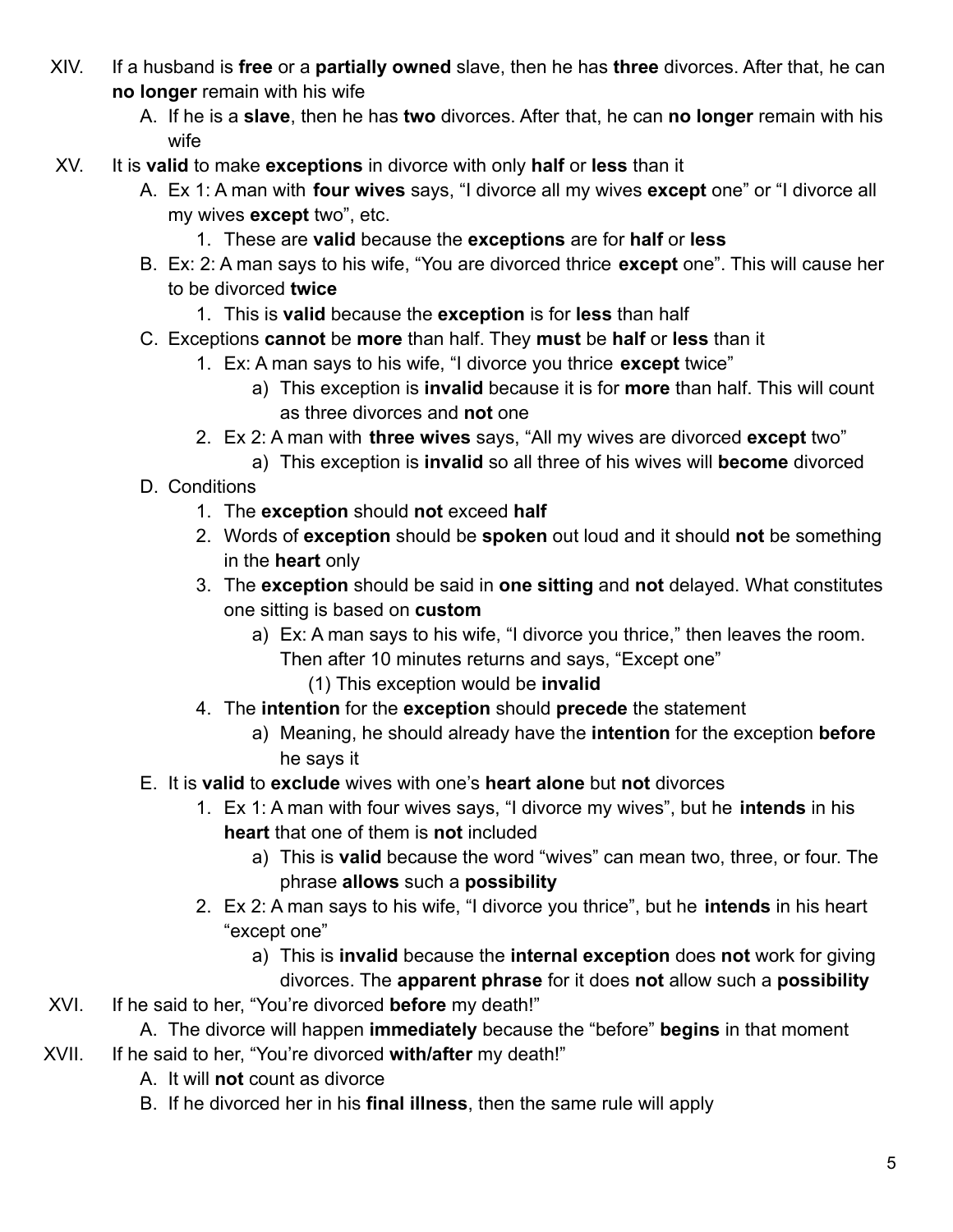- 1. Because there is a **suspicion** now that he is **only** doing so to cut her out of inheritance
- XVIII. If he said to her, "You're divorced this month/day/year!"
	- A. The divorce will happen **immediately**
	- B. If he said that he **intended** in his **heart** to be at the **end** of these times, then it will be **accepted** and the divorce will occur at the **sunset** of the **specified time**
		- 1. This is because the phrase **allows** the **possibility** of such a meaning
	- XIX. If he said to her, "You're divorced tomorrow/Saturday!"
		- A. The divorce will **happen** at the **sunrise** of the **specified day**
		- B. If he said that he **intended** in his **heart** to be during the **end** of those times, it will **not** be accepted
	- XX. If he said to her, "When **a year** has passed, you are divorced!"
		- A. She will be divorced in **12 months** after that statement
		- B. If he said to her, "When **the year** has passed, you are divorced!"
			- 1. She will be **divorced** as soon as the **current** year **ends**

## <span id="page-5-0"></span>Conditional Divorces

- I. Whoever puts a condition on a divorce, it will **not** occur until the **condition** is **fulfilled**
	- A. A man says to his wife, "When the month of Muharram comes, you are divorced!"
		- 1. The divorce will **not** occur until Muharram arrives
	- B. He **cannot** take it back now **nor** cancel it because it relates to the **future**
	- C. If he did **not** verbalize the **condition** in the divorce but merely **claims** it, then it will **not** be accepted and the condition is **not** valid. We go by the **apparent**
		- 1. Ex: A man says to his wife, "You are divorced!" However, he later **claims** to the Muslim judge that in his **heart** he **intended** when the month of Muharram comes. In this case, the Muslim judge will **not** accept his conditional claim
		- 2. If there is some sort of **corroborating evidence** (*qareenah*) supporting his claim, then we will **accept** it
- II. **Conditional divorce** is **not** valid **except** by the husband. He can do so either:
	- A. Explicitly clear
		- 1. Meaning he is explicitly **clear** in his statement
			- a) Ex: He says to her, "If you get up, then you are divorced!"
	- B. Allusively with **intention**
		- 1. Meaning he uses **phrases** that can have **multiple** meanings, however, he **intends** divorce through them
			- a) Ex: He says to her, "If you get up, then go to your parents' house!"
				- (1) This could mean that she just leave him for a while or that she will be divorced so she should just go back to her parents. His **intention** will **determine** the judgement
- III. The **condition** and the **divorce** should **not** be **separated** with something that is **not** related to the **speech** because this would make the condition **invalid**
	- 1. Ex 1: He says to her, "You are divorced, SubhanAllah...SubhanAllah, if you stand!"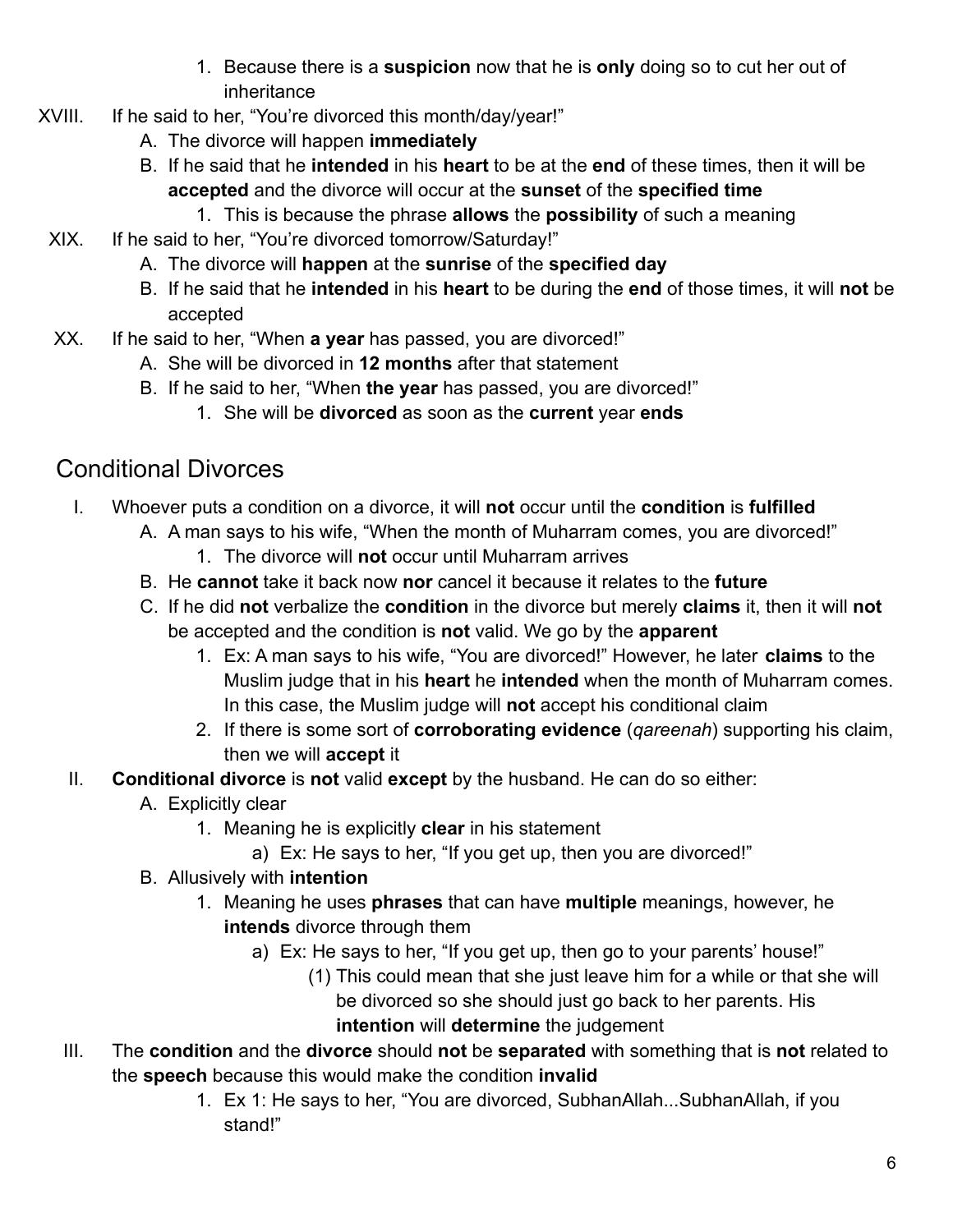- a) The **interruption** with the words 'SubhanAllah...SubhanAllah' is considered speech that is **unrelated** to the topic, therefore, the condition mentioned after it does **not** count, thus, she is considered divorced **immediately**
- 2. Ex 2: He says to her, "You are divorced…[very long pause]...when Muharram arrives!"
	- a) This condition is **invalid** because of the **interruption** of an **unrelated** long pause in between, thus, she is considered divorced **immediately**
- 3. If there is an **interruption** with something **related** to the speech, then the condition **does** count
	- a) Ex: He says to her, "You are divorced, O Fornicator, if you stand!"
- IV. Conditional statements for **divorce** are made using **words** such as: if, whenever, when
	- A. It is **allowed** to say the condition **before** the divorce or **vice versa**. Therefore, both of the following are **valid** forms of conditional statements for divorce:
		- 1. "You are divorced, when Muharram arrives!"
		- 2. "When Muharram arrives, you are divorced!"
- V. If he said to her, "If I talk to you, then you are divorced!"
	- A. If he were to **communicate** with her with **any** type of speech after this, she would be **divorced**
		- 1. Even if he made a statement just to **verify** it with her
			- a) Ex: If he said to her, "If I talk to you, then you are divorced!...Got it?!"
				- (1) The phrase 'got it' after is considered **further** communication, thus, she would be **divorced**
- VI. If he said to her, "If I **begin** speaking to you, then you are divorced!"
	- A. If in response his wife says to him, "If I begin speaking to you, then my slave is free!" Then the oath is considered **dissolved** on his end and **no longer** binding, therefore, he can talk to her now **without** it resulting in divorce
		- 1. This is because **she** spoke to him **first** after he made the conditional divorce
		- 2. However, if he did **not** speak to her even after she responded to him in that way, then it is the **wife** that is under oath now. If she were to say **anything** to him, then her slave would **immediately** become **free**
- VII. If he said to her, "If you go out without my permission, then you are divorced!"
	- A. If she went out **without** his permission or he **permitted** her but she did **not** know, then she will be considered **divorced** when she goes out
		- 1. In the case of the latter, it must be realized that **permission** is considered a form of **notification** and in this case he did **not** notify her and this is why the divorce occurs
	- B. If he gave her **absolute permission** for all **future** going out **after** making this condition, then she can go out whenever she wants **without** being divorced
		- 1. Ex: He says to her, "I give you permission to go out whenever you want from now on"
- VIII. If he made the condition based on **her will**, then she will be **divorced** whenever **she** wills it provided it is **without** force
	- A. Ex: He says to her, "You are divorced if you will"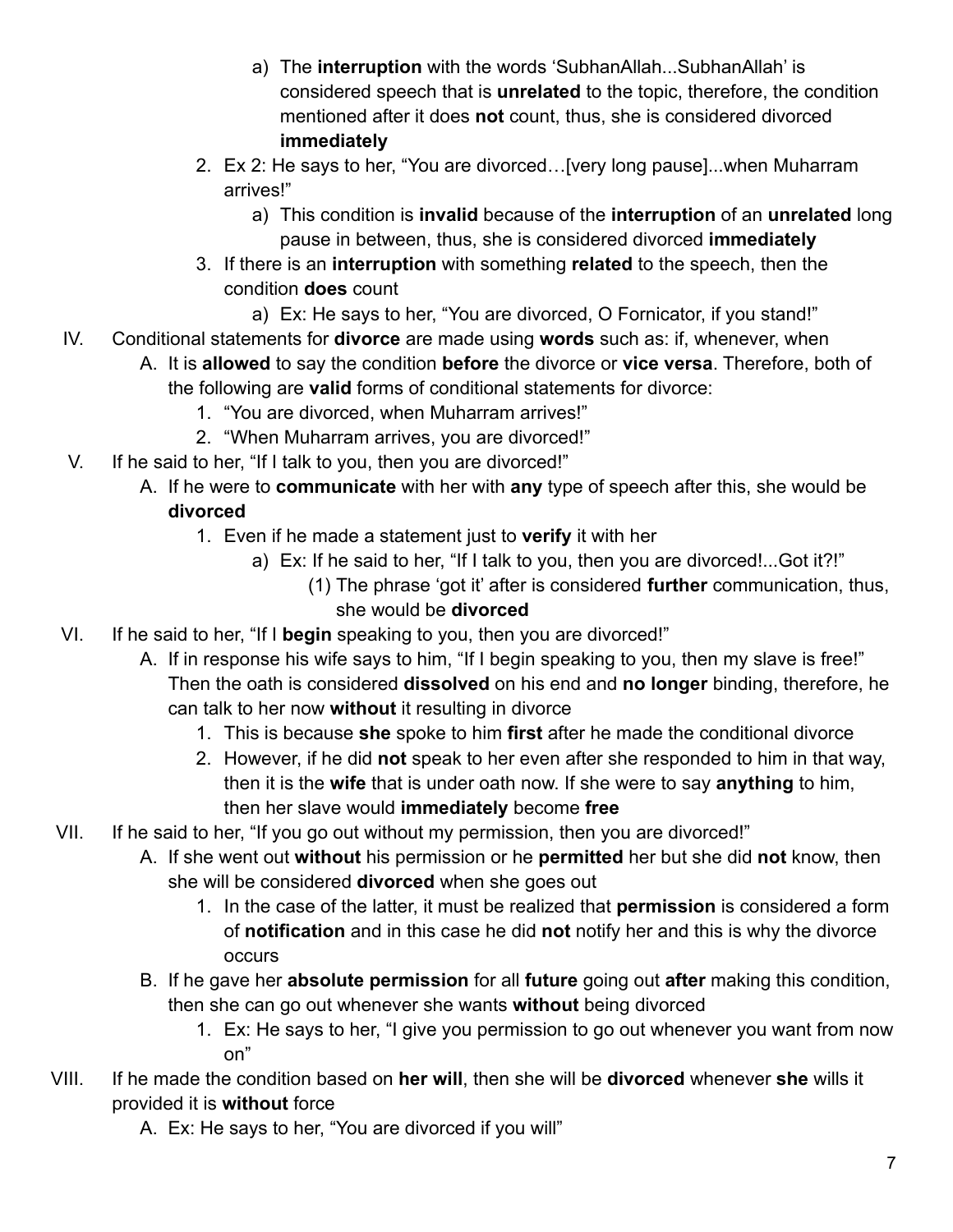- B. If someone **forced** it on her, then the divorce does **not** occur
- IX. If he made the condition based on the will of **two individuals**, then she will **only** be divorced if **both** of those individuals will it provided it is **without** force
	- A. It will **not** be valid if only **one** of them wills it
	- B. Ex: He says to her, "You are divorced if Fatima and Ahmad will"
	- C. If someone **forced** it on one of them or both, then the divorce does **not** occur
	- D. Same ruling applies when setting such a condition for **freeing** a **slave**
		- 1. Ex: A master says to his slave, "You are free if Fatima and Ahmad will"
- X. If he made the **condition** based on the will of **Allah**, then she will be divorced **immediately** because it is **impossible** to know this
	- A. Ex: He says to her, "You are divorced whenever Allah wants it"
	- B. Same ruling applies when setting such a condition for **freeing** a **slave**
		- 1. Ex: A master says to his slave, "You are free if Allah wills"
- XI. If he **conditioned** that she will be divorced if he **enters/exits** from the house, then the divorce will **only** take place if he **fully** entered/exited from the house after it
	- A. If he entered/exited **partially** from the house **after** setting this **condition**, then the divorce does **not** occur
		- 1. Ex: he only puts his foot out the door or he stands at the doorstep
- XII. If he **conditioned** that she will be divorced if he **wore** a garment that she **knit** for him, then the divorce will **only** take place if he wore a garment that was **fully** knit by her
	- A. If he wore a garment that was knit together **partly** by her and **partly** by someone else, then the divorce will **not** occur
- XIII. If he **conditioned** that she will be divorced if he **drank** from a particular **cup**, then the divorce will **only** occur if he drank **all** of the water from that particular cup
	- A. If he drinks only **part** of the water from that particular cup, then the divorce will **not** occur
- XIV. If he **conditioned** that she will be divorced if she **does** a particular action, then the divorce will **only** occur if she did the action **fully** not partially unless he **intended** it for both
	- A. Ex: If he said to her, "If you drink the water from this cup, then you are divorced!" Then she drinks **some** of it. In this case, she is **not** divorced unless he **intended** it to be for both
	- B. However, if he said to her, "If you drink from this river, then you are divorced!" Then she drinks **some** of it. In this case, the divorce **will** occur because it's **not** imaginable that she could drink all of it, thus, there is no way to suggest that he could have meant that
- XV. If the husband did something out of **forgetfulness** or **ignorance** that he had made as a condition for divorce, then it **will** count as a divorce
	- A. Ex 1: If he says to her, "If I leave the house, then you are divorced!" Then he **forgets** and leaves the house. In this case, the **divorce** has **occurred**
	- B. Ex 2: If he says to her, "If I go to the market, then you are divorced!" Then he goes out to a place **thinking** that it is **not** the market, however, it turns out to be a market. In this case, the **divorce** has **occurred**
	- C. The same rule applies for freeing a slave
		- 1. Ex 1: A master says to his slave, "If I leave the house, then you are free." Then he **forgets** and leaves the house. In this case, the slave is now considered **free**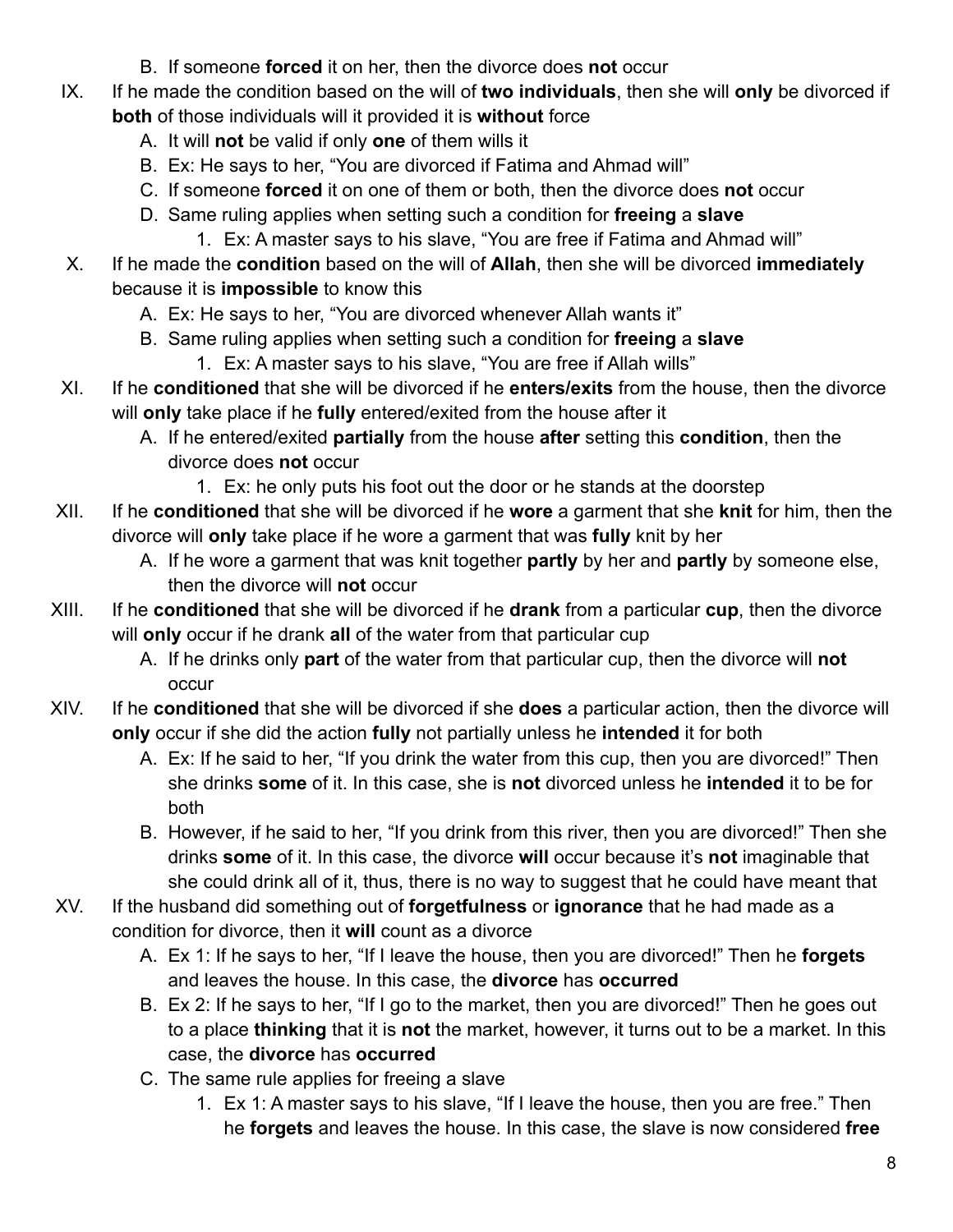- 2. Ex 2: A master says to his slave, "If I go to the market, then you are free." Then he goes out to a place **thinking** that it is **not** the market, however, it turns out to be a market. In this case, the slave is now considered **free**
- XVI. As long as a person is **not** an **oppressor**, we will **accept** his **figurative** worded **oath**
	- A. Ex: A wife asks her husband, "Where did you sleep last night?!" So he responds to her, "By Allah, I was under the roof!"
		- 1. The word 'roof' here could mean the ceiling of a building, house, or it could even mean the sky
	- B. It is **not** accepted from an **oppressor** because he could use it to **violate** others' **rights**
- XVII. Doubts about giving divorce
	- A. Whoever **doubts** whether a divorce was given or not or whether a **condition** for divorce was **set** or not, then we go by the **certainty** and assume that the divorce did **not** occur
		- 1. The **default** rule when it comes to **divorce** is that it did **not** occur and when it comes to **setting** conditions is that **none** were set
	- B. If there is a **doubt** in the **number** of divorces, then we go by the **lower** number
		- 1. Ex: If a husband is in doubt whether he gave two or three divorces to his wife, then we would assume two because this is **certain**
	- C. If a person said to a woman he **thought** was his wife, "You are divorced!" Then his **actual wife** would be **divorced** because this was his **intention**
		- 1. If he said to his wife **thinking** that she is **someone else**, "You are divorced!" Then his **actual wife** is **not** divorced because his wife was **not** the **intention**
	- D. If a husband is in **doubt** about whether he gave a **divorce** to his wife or a *dhihaar*, then we would assume **nothing** has occurred

## <span id="page-8-0"></span>Revocable Divorce

- I. Def: this is a divorce given by the husband after which he has the **right** to take his wife back **without** a new marriage contract within a **specified** time period
	- A. The wife does **not** have a right to refuse if he **asks** her to return within the **specified** time period because of his **rights** over her
- II. A **free** husband, who has had **intercourse** with his wife or has been **alone** with her (*khulwah*), has the **right** to get his wife back **without** a **new contract** as long as she is in her **waiting period** and has **not** had **three** divorces. After the **third** divorce, he can **no longer** be married to her **until** she marries **someone else** and is **divorced** from that husband
	- A. If the husband went **insane** after giving the divorce, then his **guardian** can also **demand** her **return** on his behalf **regardless** of whether she is **pleased** with it or **not**
	- B. For a husband that is a **slave**, this can be done **only** after the **first divorce** because he **only** has **two divorces**
		- 1. After the **second** divorce, an **enslaved** husband can **no longer** marry her **until** she marries **someone else** and is **divorced** from that husband
	- C. If he did **not** have intercourse **nor** was he ever **alone** with her, then the divorce **occurs immediately** and she would **require** a **new marriage contract** to be with him since there would be **no** waiting period in such a case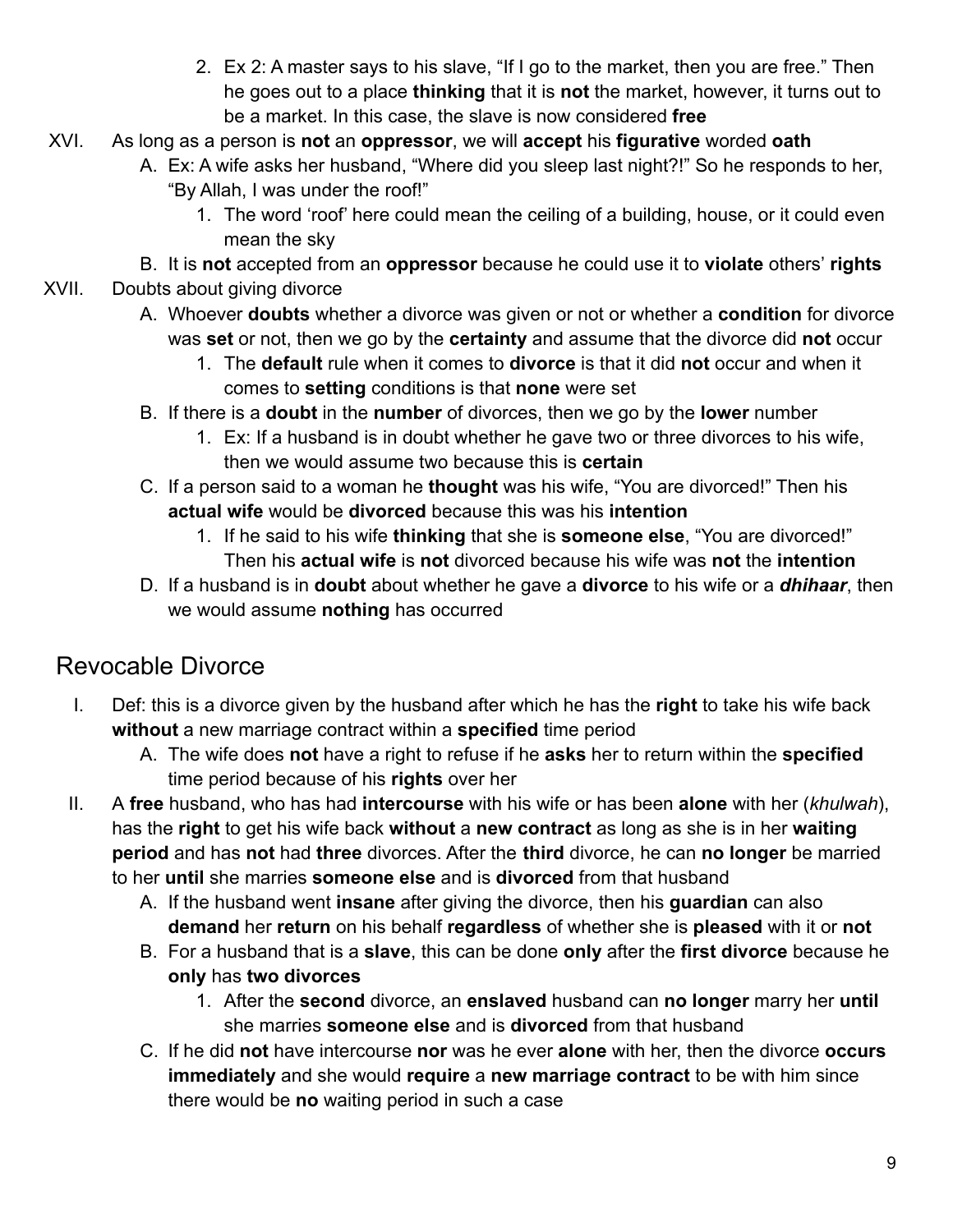- III. If he divorces her **after** the first or second divorce with some sort of **compensation** in **return**, then it would be **final** and she would **require** a new marriage contract to be with him
- IV. It is **recommended** to get **witnesses** when the husband **revokes** his divorce and takes her **back**
- V. How does he take her back? He can do one of **two** things:
	- A. He can **explicitly say** that he is taking her back
	- B. He has **intercourse** with her
		- 1. It would be **considered** taking her back **even** if he did **not** intend to take her back while having intercourse
- VI. The wife who is in a **revocable** divorce gets **all** the rights of a wife **except** share of a night
	- A. Meaning if the husband has **multiple** wives, then the wife that is in a **waiting period** after a revocable divorce has **no right** to share a night with the husband
		- 1. However, she **will** be given **all other rights**, such as, spending, inheritance from his wealth after his death, etc.
			- a) If the waiting period **ends** and the husband does **not** take her back after a **revocable** divorce, then she becomes a **stranger** and **loses** all her rights. If they wanted to get back together, then they would need to do a **new marriage contract**
				- (1) If during **this period** he were to **divorce** her, it would **not** count because they are **not** married anymore
- VII. When is the waiting period for a **revocable** divorce over?
	- A. It is **valid** until **after** she becomes **pure** from her **third** menses **before** taking a **bath**
		- 1. As soon as she takes a **bath** after her **third** menses **ends**, the waiting period is over
- VIII. If the waiting period **after** a **revocable** divorce is over, then what happens?
	- A. She can now **only** return to him **after** a new marriage contract
		- 1. The **number** of divorces for the husband do **not** start from zero, rather, they continue even **after** a new marriage contract
			- a) Ex: If the husband divorced his wife once and then her waiting period ended. Now, they want to get back together again so they do a new marriage contract. The husband now has two more divorces left
	- B. She has the **right** to **refuse** if he asks her to return with a **new marriage contract** after the **waiting period** for a revocable divorce ends
	- IX. If a woman **claims** that her waiting period has **ended** and this is **possible**, then it would be **accepted** without requesting proof
		- A. If she claims that it ended in **one month**, then we would **not** accept it **except** with **proof**
			- 1. The 'proof' is another **woman** that can be a **witness**
		- B. If she claims **less than a month**, then we will **never** accept it because this is **impossible**
	- X. If a **free** man divorced his wife **thrice** or an **enslaved** husband **twice**, then she is **no** longer permitted for him **until** she has **intercourse** with another **husband** with the following **conditions**:
		- A. It occurs in the **vagina**
		- B. **Valid** marriage contract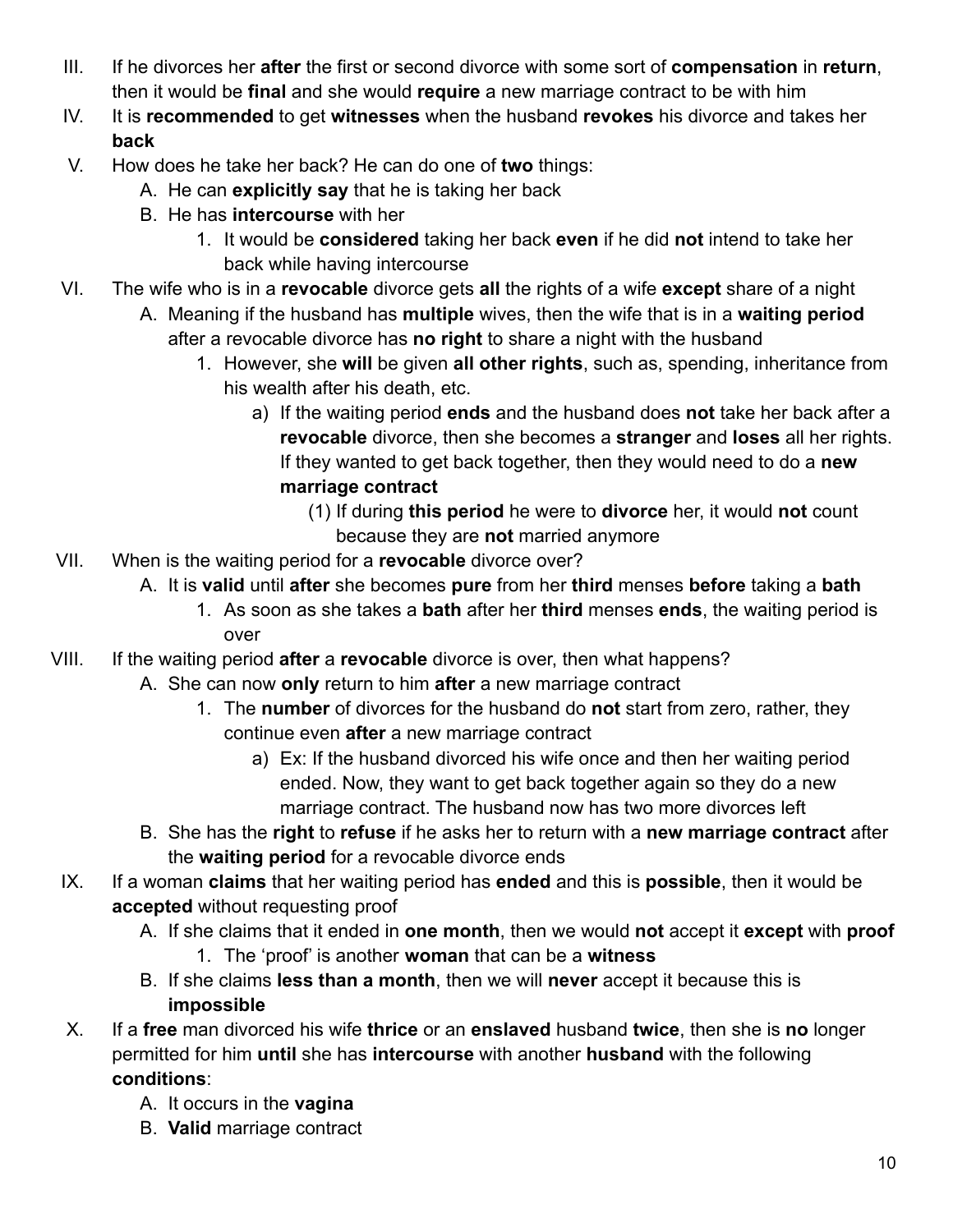- C. **Insertion** of the **penis** into the vagina **suffices** even if he did **not** ejaculate **nor** reached the age of 10
	- 1. It also **requires** that the penis be **erected** when inserted
- D. The intercourse should **not** have happened in the following ways because they are **forbidden**:
	- 1. While she was in her **menses**
	- 2. While she was in her *nifaas* (bleeding after birth)
	- 3. While one or both of them were in a state of *ihraam* for Umrah or Hajj
	- 4. While **fasting** in the month of **Ramadan**
	- 5. One of them had **apostated** when it occurred

## <span id="page-10-0"></span>Taking an Oath to Not Have Intercourse With One's Wife (*Elaa'*)

- I. Def: this is when a husband takes an oath not to have intercourse with one's wife for more than four months
- II. It is **forbidden** to take such an oath
- III. For it to qualify as *elaa'*, the following **conditions** must be **fulfilled**. If **any** one of them is **missing**, then it is **not** considered *elaa'*:
	- A. It is done by the **husband**
	- B. He is **sane**
	- C. It is **possible** for him to have intercourse
		- 1. A husband who is impotent or castrated does **not** count
	- D. He takes an oath by the name of **Allah** or one of His **Attributes**
	- E. He takes an oath to **not** have intercourse with his wife in the **vagina**
	- F. The time period for the oath is **more** than **four months**
		- 1. Ex: He says to her, "By Allah, I will never have intercourse with you ever again!"
		- 2. Any oath taken for **four months** or **less** is **not** considered *elaa'*
			- a) Ex: He says to her, "By Allah, I will not have intercourse with you for a month!"
- IV. If the four months are over **after** his *elaa'* and he **still** has **not** had intercourse with her **without** an **excuse**, then the **judge** does the following:
	- A. Commands him to have **intercourse** with her
		- 1. If he **refuses**, then he is commanded to **divorce** her
			- a) If he **refuses**, then the judge can **divorce** her on his behalf
	- B. If he has intercourse with her **within** four months **after** his *elaa'* or he **agrees** with the judge's command to have intercourse, then he is **obligated** to give **expiation** for **breaking an oath**
- V. Whoever **abandons** having intercourse with his wife for the purpose of **harming** her **without** an excuse, then it is **also** treated like *elaa'* **even** if he did **not** take any such oath
	- A. If the **wife** is **ok** with it, then it is **not** treated like *elaa'*
	- B. This means that the **judge** will go through the **same** process as *elaa*' if the wife takes her case to him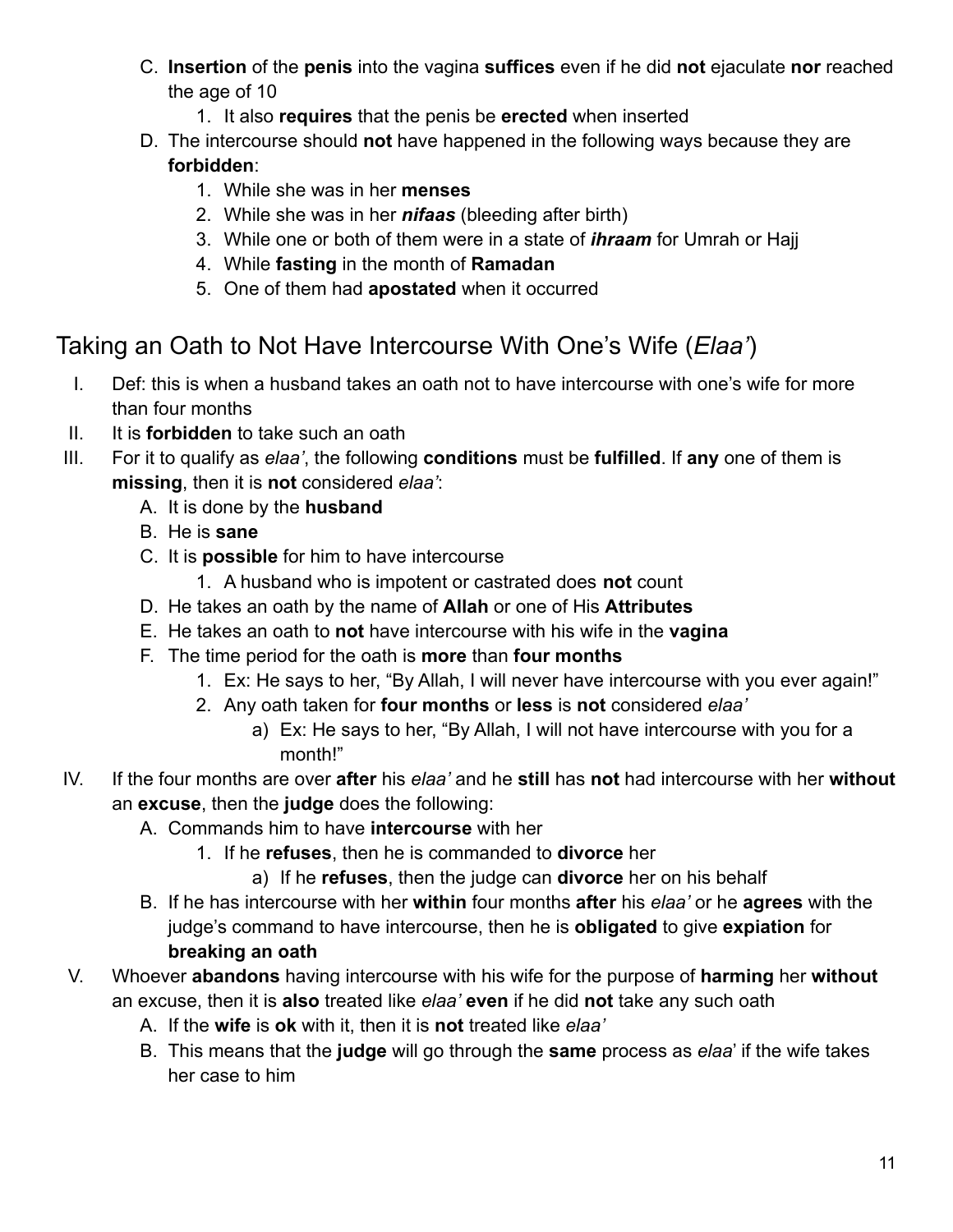## <span id="page-11-0"></span>*Dhihaar* Divorce

- I. It is **forbidden** to do this
- II. Def: this is when the **husband** makes a **similarity** between his **wife** and someone with whom he is **forbidden** to **ever** have **intercourse** (mother, sister, daughter, man, etc.)
	- A. Ex: Husband says to his wife, "You are like the back of my mother!" or "You are like my sister!"
		- 1. The **comparison** could be to the **person as a whole** or a **part** of him/her
			- a) The following **parts** and **their like** do **not** count as *dhihaar* because they can be **separated** from the body
				- (1) Hair, teeth, nails, saliva, etc.
					- (a) Ex: "You are like the hair of my mother!"
						- (i) This would **not** be considered *dhihaar*
- III. If the **wife** uses a statement of *dhihaar*, then it is **not** considered *dhihaar*
	- A. However, it **would** require an **expiation** of *dhihaar* from her if she **willingly** had intercourse with him
		- 1. This is the official position in the school, however, there is some dispute over it
- IV. *Dhihaar* is **valid** for the **husband** who **fulfills** the **requirements** to give a divorce
	- A. The exact conditions needed have already been discussed earlier above in the Book of **Divorce**
- V. It is **prohibited** to have **intercourse** with the wife **before** paying the **expiation**
	- A. **Any** type of action which can **lead** to it is also **forbidden**
		- 1. Ex: touching, kissing, etc.
- VI. The **expiation** for *dhihaar* is as follows:
	- A. Free a **slave**
	- B. If he **cannot** find one, then **fast** two months consecutively
		- 1. What happens if he is **interrupted** in the middle due to a **valid** excuse?
			- a) Ex: Eid, Ramadan, he falls ill, etc.
			- b) It's **acceptable** and he does **not** need to worry about starting over and can just **continue** from wherever he left off
		- 2. If he starts in **mid**-**lunar** month, then he **must** complete 60 days but if he **begins** in the **beginning** of the lunar month, then he just **completes** two months even if it is **less** than 60 days
	- C. If he **cannot** fast, then he must **feed** 60 poor people the **same** amount as that given to a poor person as *zakat al-fitr* on Eid al-Fitr
		- 1. Only **five** items are **accepted** just like *zakat al-fitr*: wheat, barley, dates, raisins, or cottage cheese
			- a) It **suffices** to give 1 *mudd* of **wheat** for every poor person. If it's something other than wheat, then it should be at least 2 *mudd*
			- b) If you do **not** have these five categories of foods available or cannot give them due to an **excuse**, then you may give **any** type of grain that someone can use for **nourishment** or be supported with
- VII. The **expiation** must be **chosen** based on the **sequence** listed above, if he does **not**, then it will be **invalid**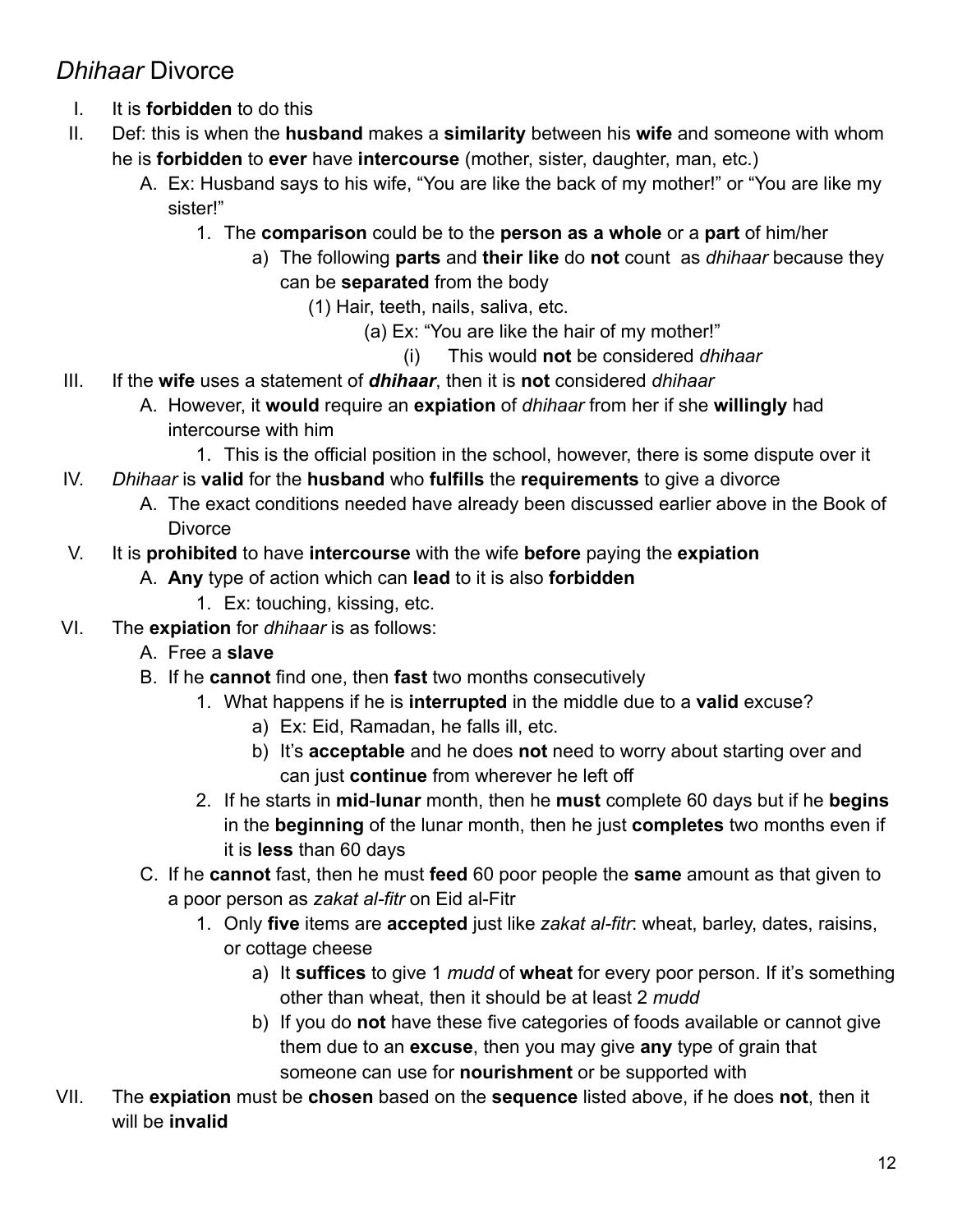- A. Meaning he can **only** select option B if there is a **valid excuse** for him to **not** be able to do option A and so on
- VIII. If the couple are **non-Muslims** living in a Muslim country, then the **expiation** is as follows in **sequence**, thus, he can **only** go to option B if A is unavailable:
	- A. Free a slave
	- B. If he cannot, then feed 60 poor people
	- IX. If the husband is a **slave**, then the **expiation** is only to **fast** two months consecutively
		- A. Because a slave does **not** legally own property nor wealth
	- X. The following **conditions** apply to slaves **freed** for the purpose of **paying** expiations or when a master **vows** to free a slave **without** setting any conditions:
		- A. The slave **must** be Muslim
		- B. The slave should be **free** of any **defects** that **harm** his/her ability to **work**
			- 1. Ex: the slave has a missing limb, thus, is unable work
			- 2. This is because such slaves will find it **difficult** to get hired for work, thus, they will **not** be able to support themselves. Therefore, they become the **responsibility** of the **master** to take care of them

## <span id="page-12-0"></span>Imprecation (*Li'aan*)

- I. Def: this is when a husband **accuses** his wife of adultery **without** proof in front of a **judge** but she **denies** it, thus, it leads to **both** of them invoking **curses** on each other that results in **dissolving** the marriage
- II. It is **permitted** with the following conditions:
	- A. It is done between **spouses** only
		- 1. They **both** do it to each other
	- B. They are both **pubescent**
	- C. They are both **sane**
- III. It is done when the husband **verbally** accuses his wife of **fornication** without proof but she **denies** it
	- A. The **accusation** must be **clearly** stated and **not** just hinted at
	- B. How it is done
		- 1. The **husband** gives testimony:
			- a) He says **four** times: "I bear witness with Allah that I am truthful in accusing her of fornication"
				- (1) The word 'witness' **must** be used
			- b) He says the **fifth** time: "May Allah curse me if I am lying"
		- 2. The **wife** also gives testimony:
			- a) She says **four** times: "I bear witness with Allah that his accusation of me fornicating is a lie"
				- (1) The word 'witness' **must** be used
			- b) She says the **fifth** time: "May Allah's anger be upon me if he is telling the truth"
- IV. If the **conditions** are **fulfilled** and the **mutual curses** completed, then it **drops** the *hadd* punishment from **both** of them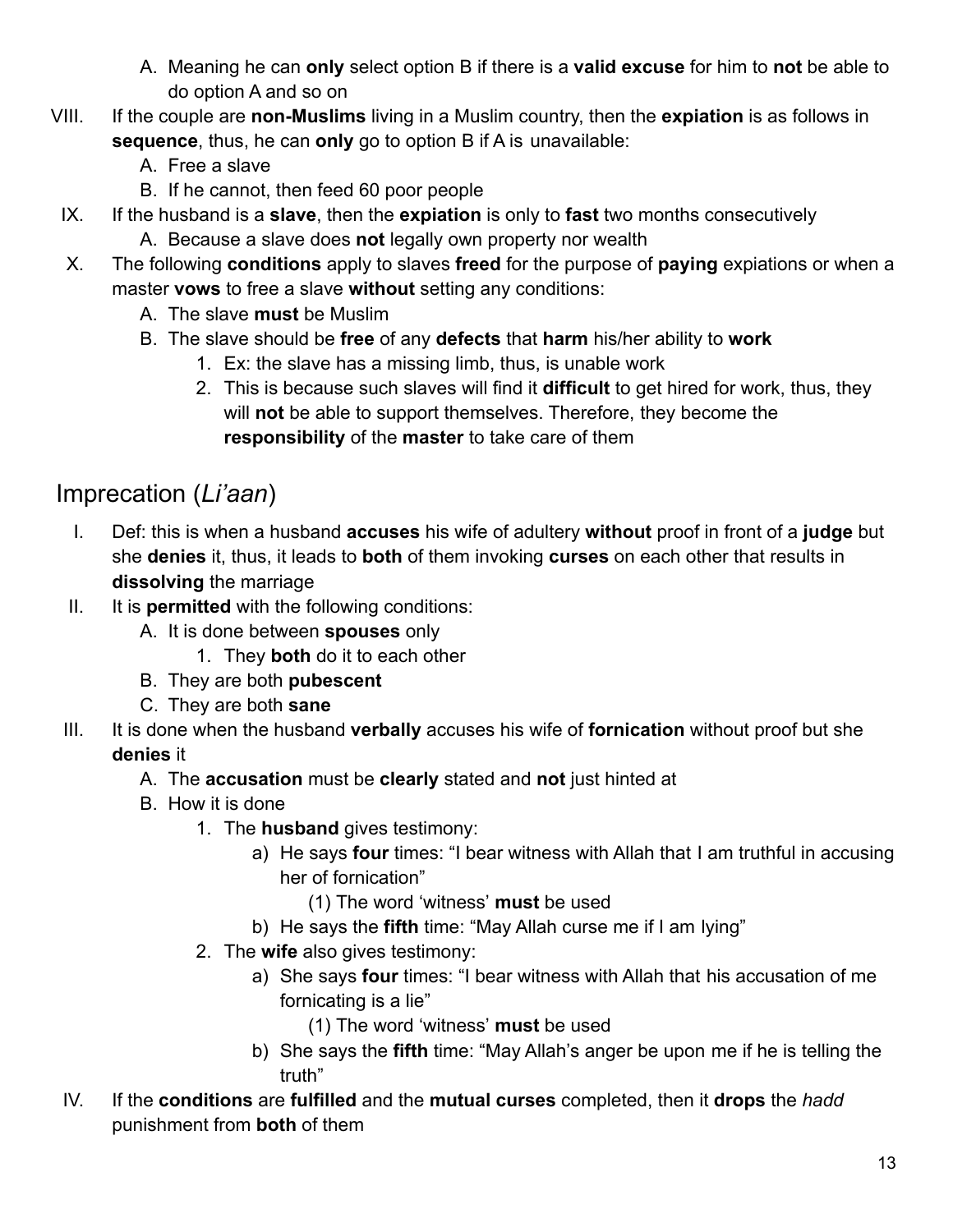- A. The *hadd* punishment for adultery and falsely accusing someone of fornication are discussed in the Book of Hudood
- V. Once the **imprecation** is **completed** by **both**, the following takes place:
	- A. There is **no** *hadd* punishment for **either** party
		- 1. Husband receives **no** *hadd* punishment for accusing his wife of fornication without evidence
		- 2. Wife receives **no** *hadd* punishment for fornication
	- B. They are **immediately** separated **forever** and can **never** get back together again under **any** circumstance
		- 1. She will **remain** a **non-***mahram* to him though
	- C. If there is a **pregnancy** in the case but the husband **denies** that it is his child, then the child will **not** be attributed to him
		- 1. The child will take the **mother's** name
		- 2. However, if the husband does **not** deny the child being his, then it **will** be attributed to him
- VI. What happens if a child is **born** after marriage in following cases:
	- A. If she delivers a child at **6 months** of marriage, then it **would** be considered their child
		- 1. The **minimum** time for pregnancy is **six months** and **maximum** is **four years** for the Hanbalis
			- a) If the wife delivers a child in **less** than **six months** after marriage, then it will **not** be attributed to the **husband** because this is **not** conceivable
			- b) If the wife has a child **after** four years of separation from the husband, then it will **not** be attributed to the husband<sup>1</sup>
		- 2. The husband **cannot** deny the child in this case **unless** he provides evidence even if he is only **10 years old** because it is **possible** to have reached puberty at this age
			- a) If there is a **doubt** whether a particular husband has reached **puberty** or not, then the **default** is that he has **not** unless there is **evidence** to suggest otherwise
				- (1) Then how can we attribute the **newborn** to the 10 year old if we are uncertain?
					- (a) We do this as a **precaution** in order to **safeguard** the **lineage** and **assume** that the 10 year old has reached puberty
					- (b) Evidence for **puberty** for **males** are **either** one of three:
						- (i) He is able to ejaculate
						- (ii) Pubic hair
						- (iii) Having reached 15 years of age
			- b) If the husband is **less** than 10 years of age, then the **newborn** will **not** be attributed to him because it is **difficult** to imagine a child having reached **puberty** at that age
	- B. If a **master** freed or sold a **slave-girl** that he **admits** to having **intercourse** with and then she gives **birth** to a child, then it falls under one of **two** cases:

<sup>&</sup>lt;sup>1</sup> There is some dispute over this in modern times since it is not scientifically proven that a pregnancy could last this long.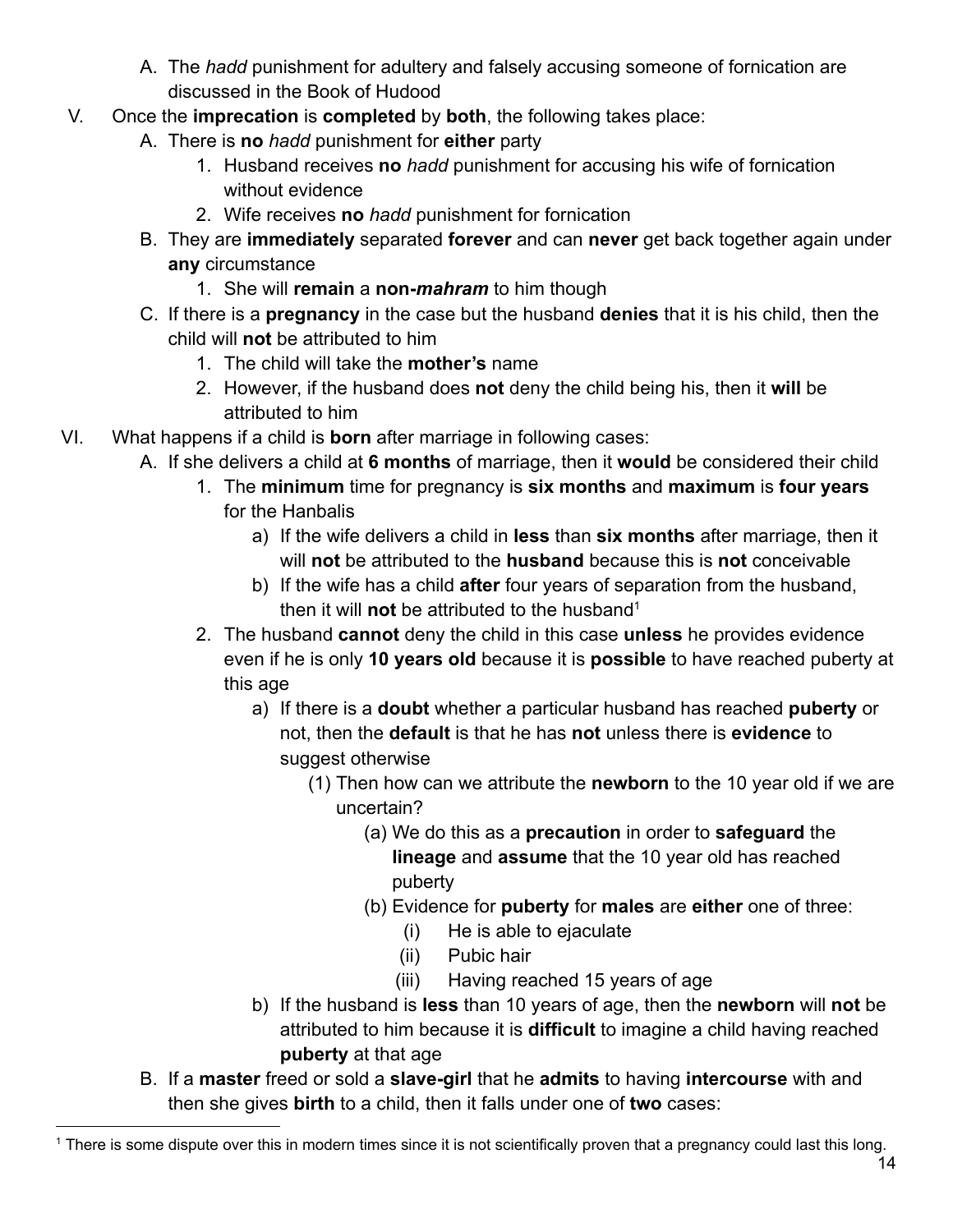- 1. If she gave birth in **six months** or less **after** being sold, then the child will be attributed to the **previous master**
	- a) If sold, the selling **contract** would be considered **invalid** and she will be **returned** back to him because it is **not** allowed to sell *Umm al-Walad*
		- (1) Rules regarding *Umm al-Walad* were discussed in the Book of **Emancipation**
	- b) If she gave birth **after** six months of being sold, then the child will be considered the **new master's**

## <span id="page-14-0"></span>Waiting Period After Separating From the Husband

- I. The **purpose** of the **waiting period** is to **assure** that she is **not** pregnant
	- A. She is **not** allowed to marry someone else **before** the waiting period is over
- II. The **separation** could be due to divorce, annulment of the marriage contract, or death
- III. If the wife **separated** from a **living** husband **before** intercourse or *khulwah*, then there is **no** waiting period
	- A. *Khulwah* is when the husband and wife are **alone** together in a place
	- B. Ex: a husband divorces his wife but has never been alone with her
- IV. **Conditions** for **intercourse** to be considered **valid** for establishing a wife's **waiting period** after **separation** from her husband
	- A. She should be biologically **mature** enough to be able to have intercourse
		- 1. This means she must be at least 9 years old
			- a) If there was **any** intercourse **before** this age, it would **not** be considered valid to establish a waiting period
	- B. The **husband** should be able to have kids **attributed** to him
		- 1. In the Hanbali school, the **minimum** age for this is 10 years old
			- a) If the husband is **below** 10 years of age, then there is **no** waiting period for the wife **after** separation **even** if they had intercourse because there is **certainty** that she cannot be pregnant
- V. **Conditions** for *khulwah* to be considered **valid** for establishing a wife's **waiting period** after **separation** from her husband:
	- A. Two conditions
		- 1. They **both** are **alone** together by **choice** and **not** force
		- 2. The husband **knows** that this woman is his **wife**
	- B. If the above two conditions are **met**, then it **would** be considered a **valid** form of *khulwah* **even** if there was some sort of **hindrance** to **assume** that they could **not** possibly have had intercourse
		- 1. Examples of hindrances: one of them is sick, fasting, etc.
- VI. If the husband **dies**, then there **will** be a waiting period **regardless** of whether there was intercourse, *khulwah*, or neither
- VII. **Waiting periods** are of **six** types:
	- A. Pregnancy
		- 1. Ex: when a husband divorces his wife while she's pregnant or he dies while she's pregnant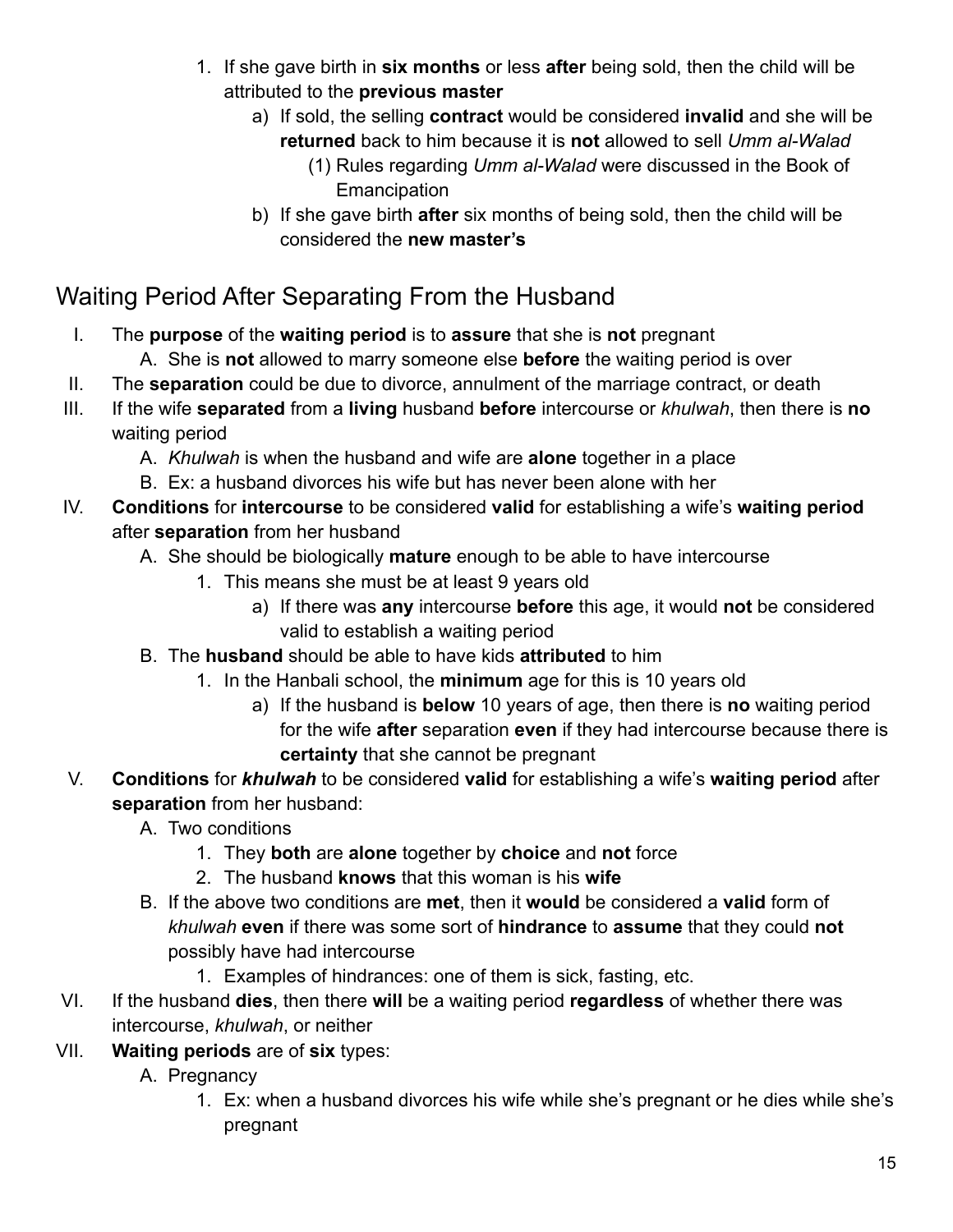- 2. Her waiting period ends **whenever** she gives **birth**
	- a) If she has **twins** in the womb, then it **ends** when she gives birth to **both** not just one
	- b) If it is a **miscarriage**, then if it can be **distinguished** as a **human** then same rule applies, otherwise, there is **no** waiting period
	- c) If she is a **slave**, then she officially **becomes** *Umm al-Walad* after giving birth
- 3. Conditions
	- a) The fetus **must** be from the **husband**
		- (1) If it turns out that the fetus does **not** belong to the husband, then her waiting period will **not** end when she gives birth, rather, it will be based on **three** menstrual cycles **after** birth
	- b) **Time limits** for pregnancy according to Hanbalis
		- (1) Minimum: 6 months
			- (a) This means if she gave birth to a child in **less** than 6 months after marriage, then it will **not** be attributed to the husband
		- (2) **Majority** of cases: 9 months
		- (3) Maximum: 4 years
- 4. It is permitted to **abort** the fetus **before** 40 days after inception with **permissible** medication
	- a) This means two things:
		- (1) It is **not** permitted with **forbidden** medication
		- (2) It is **not** permitted **after** 40 days
- B. **Widow** who is **not** pregnant
	- 1. If she is a **free** woman
		- a) Four months and 10 days
	- 2. Wife who is a slave
		- a) **Half** of the free woman
			- (1) Two months and five days
	- 3. Wife who is a **partial** slave
		- a) We will **calculate** it based on her **percentage** as a slave vs being free
			- (1) Ex: if she is 50% free and 50% owned, then her waiting period will be three months and eight days
	- 4. If the husband **divorces** his wife in his **final** illness **before** death
		- a) It will fall under one of **two** cases:
			- (1) He is **suspected** of divorcing her in order to **block** her from **inheritance**
				- (a) Her waiting period will be whichever is **longer** of the two:

#### **four months and 10 days** or **three menstrual cycles**

- (i) She will also be made to **inherit** him
- (2) He is **not** suspected of divorcing her in order to **block** her from **inheritance**
	- (a) Her waiting period will be **three menstrual cycles**
		- (i) She will also **not** inherit him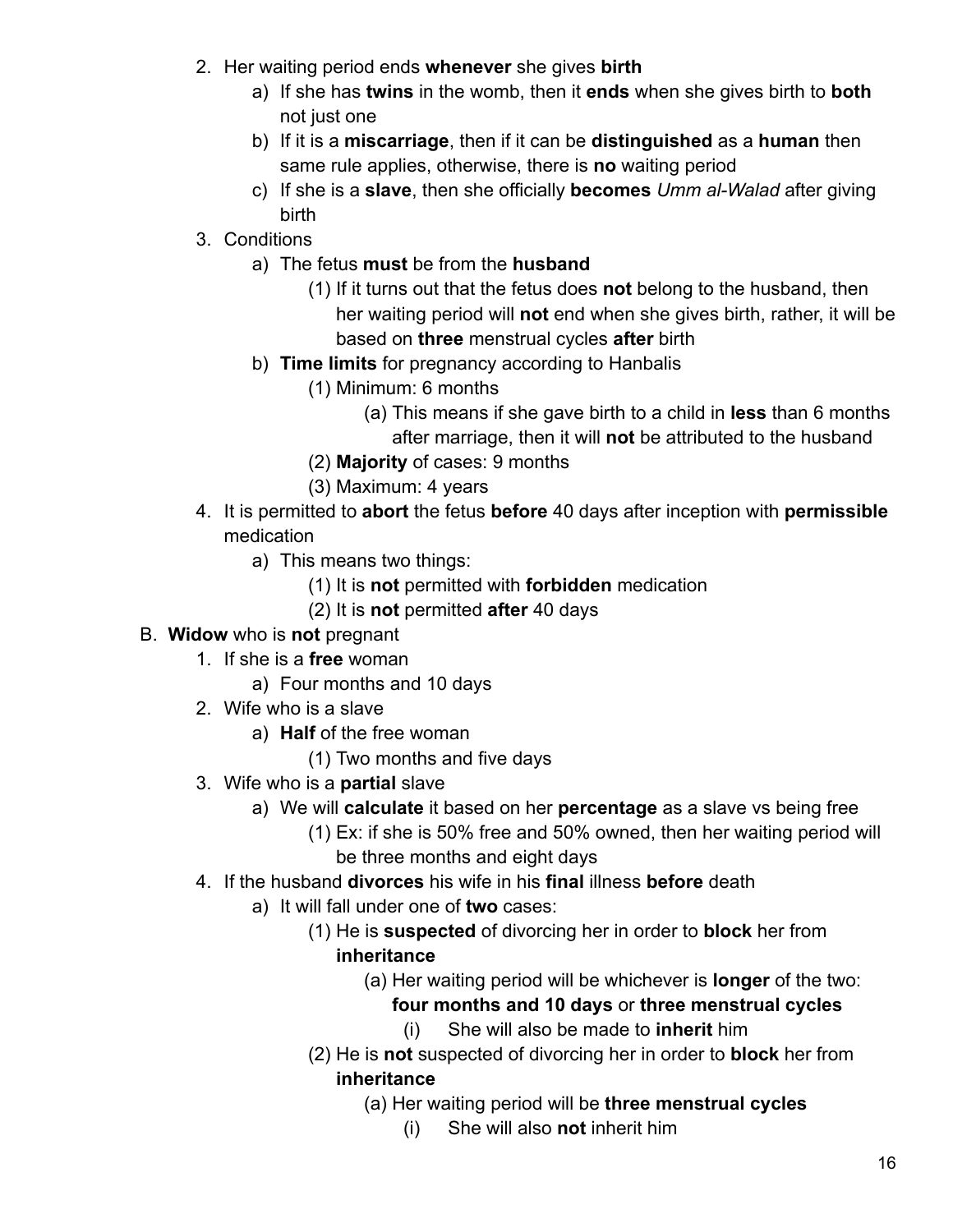#### C. A woman who is **separated** from a **living husband** and **actively** gets **menses**

- 1. Ex: a woman divorced by her husband
- 2. The waiting period in such a case would be as follows:
	- a) If she is **free** or a **partially** owned slave
		- (1) Three menstrual cycles
			- (a) It **ends** as soon as she takes a ritual bath (*ghusl*) **after** the third cycle **ends**
	- b) Wife who is a full **slave**
		- (1) Two menstrual cycles
			- (a) It **ends** as soon as she takes a ritual bath (*ghusl*) **after** the second cycle **ends**
- D. A woman who is **separated** from a **living husband** but does **not** actively get **menses** due to **small age** or having reached the age of **menopause** (50 years). In such a case, her waiting period is as follows:
	- 1. If she is **free**
		- a) Three months
	- 2. If she is a **wife** who is someone's **slave**
		- a) Two months
	- 3. If she is a **partially** owned slave
		- a) It will be **calculated** based on what percentage she is owned vs free
- E. A woman who **stops** getting her **menses** falls into one of **two** cases:
	- 1. If she does **not** know why the menses stopped
		- a) Then her waiting period will be determined as follows:
			- (1) We assume she is **pregnant** so she waits **nine months**
			- (2) If there is **no baby** after nine months, then we assume she has reached **menopause** so she waits **three months**
		- b) Her waiting period in **total** is **12 months**
	- 2. If she **knows** why her menses stopped
		- a) Then her waiting period will be determined as follows:
			- (1) If she has **hope** for its **return**, then she **remains** in it until her menses **return**. Then she will **calculate** it based on **Type C** above
				- (a) Ex: she is sick so she will wait until she gets better and her menses return. After it returns, she will **complete** her waiting period based on **Type C** above
			- (2) If it does **not** return or she has **no hope** for its return, then she waits **until** she reaches the age of **menopause** (50 years). Then she will **calculate** it based on **Type D** above
				- (a) There is a **second** opinion in the school which says that her waiting period will **only** be **one year**
- F. A woman or slave-girl whose husband is **missing** and she does **not** know whether he is alive or dead
	- 1. If it is **most likely** that he is **dead**
		- a) Ex: a husband who went off to war or is missing after a natural disaster
		- b) In this case, she waits **four years** and then does a **widow's** waiting period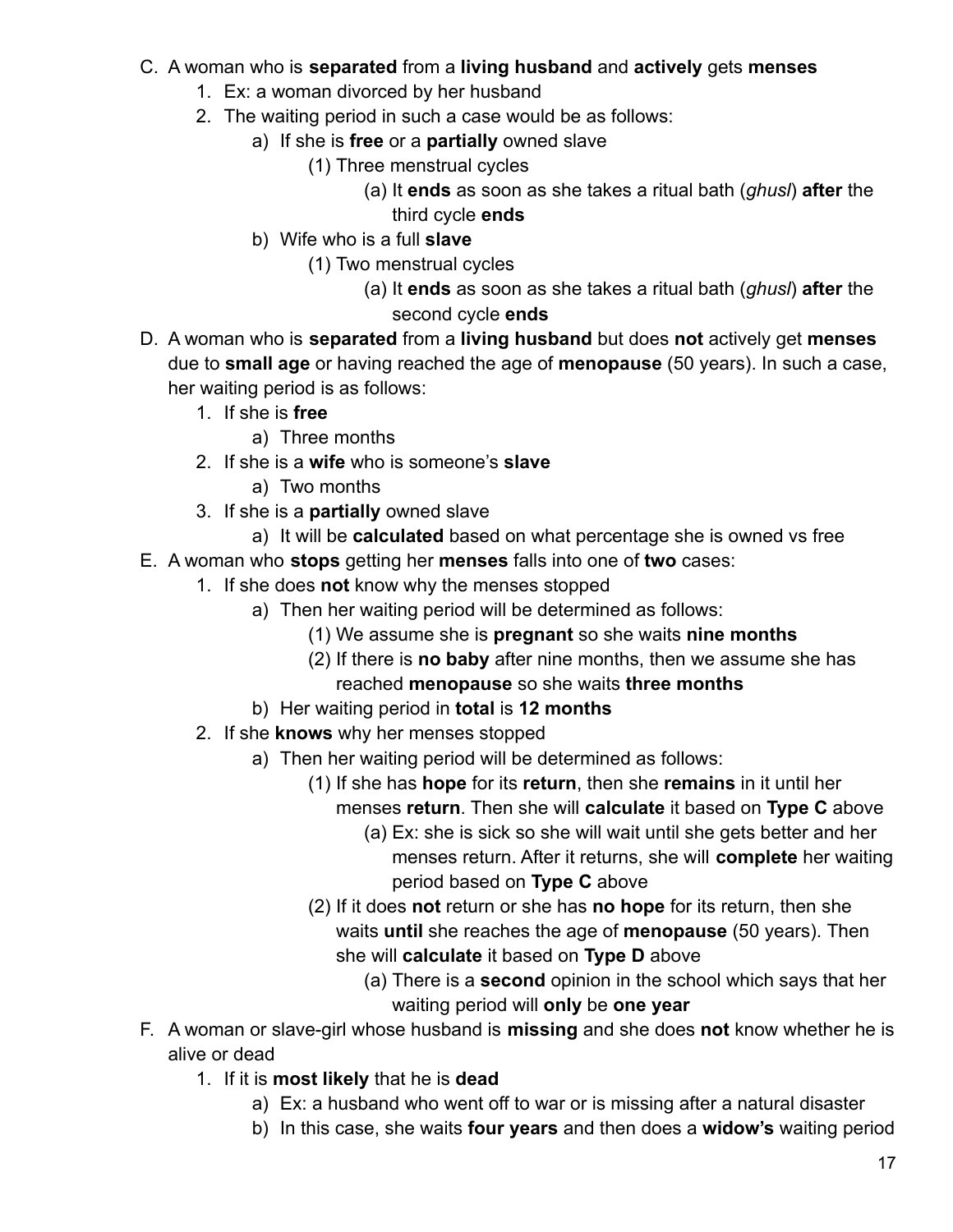- 2. If it is **most likely** that he is **alive**
	- a) Ex: he went off to study/work abroad but has not contacted the family since
	- b) In this case, she waits until he is **90 years old** and then does a **widow's** waiting period
		- (1) If she does **not** want to wait that long, she can **appeal** to a judge to **cancel** (*faskh*) the marriage contract
- VIII. The **waiting period** for following three types of women is **three months**:
	- A. A woman who reaches **puberty** but does **not** have **menses**
	- B. A woman who has **continuous** *istahaadha* **after** the **first time** she bleeds so she does **not** yet know her **habit** days in which she **usually** bleeds
	- C. A woman who is going through *istihaadha* but **cannot** remember the usual days she gets menses **nor** can she **distinguish** between her different types of blood
	- IX. If a husband **divorces** his wife or **dies** while **missing** and then this news **reaches** the wife, then her **waiting period** will begin when it **happened** and **not** when the news reached her
		- A. Ex: A husband went missing 1 year ago and then the news reaches her that he actually died five months prior. In this case her waiting period of four months and 10 days after becoming a widow has already ended
	- X. The **waiting period** for a woman who **mistakenly** had **intercourse** with someone she **thought** was her husband or she committed **fornication** before marriage is the **same** as a **divorcee**:
		- 1. Birth of the child if she gets pregnant
		- 2. Three menstrual cycles if she gets menses
		- 3. Three months if she does not get menses
		- B. **Exception**: a slave-girl **not** married in a **similar situation** will have her waiting period as **one menstrual cycle** and a slave-girl who is **married** will have **two menstrual cycles**
	- XI. If a woman committed **fornication** or **mistakenly** got married **before** her waiting period is **completed**, then she **must** first **continue** her **previous** waiting period and then **start** a **second one**
		- A. If it is fornication
			- 1. In this case, she will **complete** her first waiting period and then **begin** another waiting period cycle the **same** as a **divorcee**
				- a) Ex: A woman committed fornication and currently is in her waiting period of three menstrual cycles. After the first menstrual cycle, she commits fornication again. In this case, she must first complete the remaining two menstrual cycles and then begin another cycle for the second fornication (i.e. another three menstrual cycles)
		- B. If it is an invalid marriage
			- 1. In this case, we **separate** her from the **current husband** because it is considered an **invalid marriage**. Then she must **continue** to finish the **previous** waiting period and then **begin** another waiting period cycle the **same** as a **divorcee**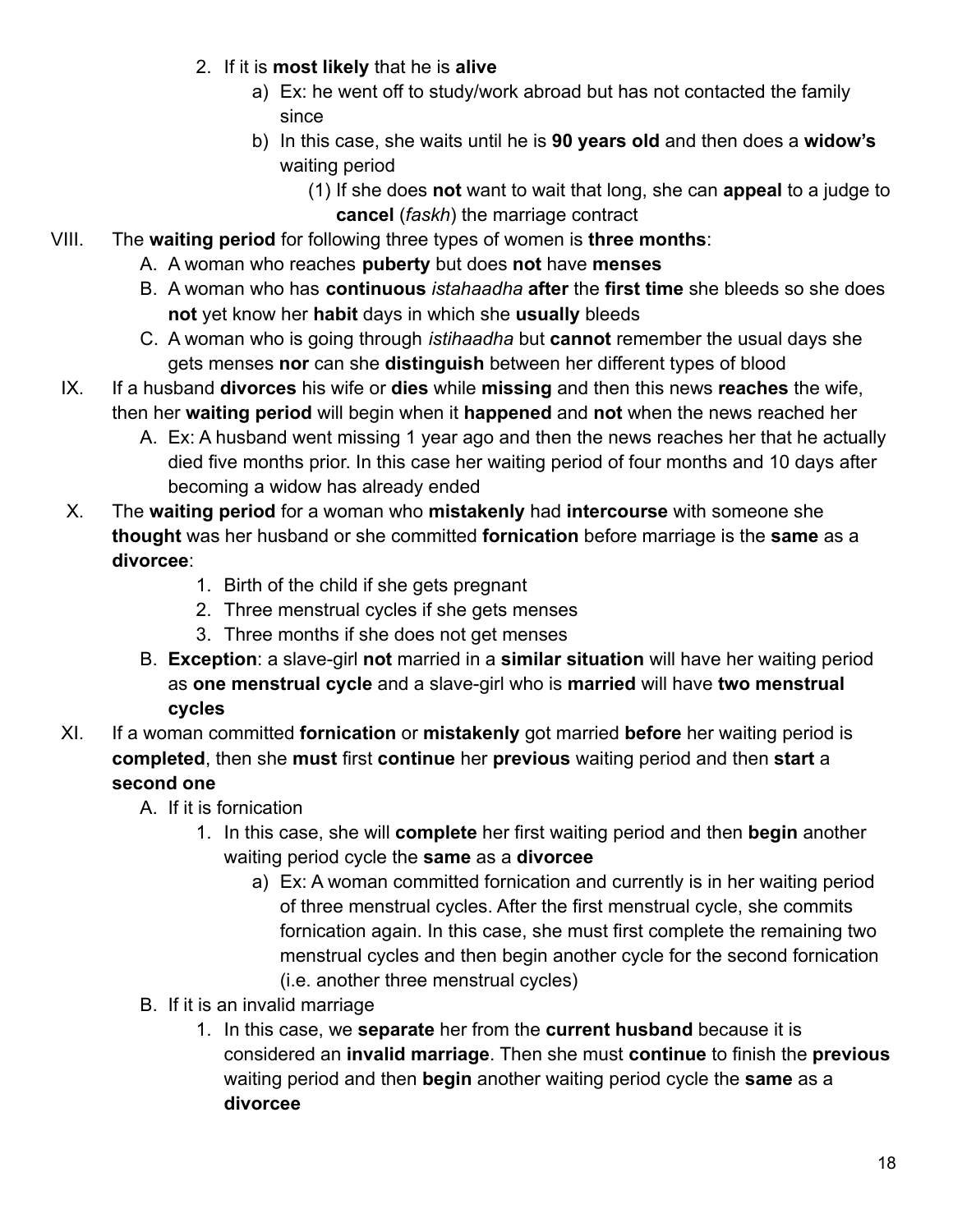- a) Then she can get married to the second one **again** if she wants to with a new **valid** marriage contract
- b) Ex: A woman's husband dies so she must observe four months and 10 days as a waiting period. However, due to her lack of knowledge, she gets married after one month to another husband. In this case, they will be separated, due to the invalid marriage contract, and she will first need to complete the waiting period of three months and 10 days from the first husband and then begin a second waiting period the same as a divorcee
- XII. It is **prohibited** to **mourn** over the death of **anyone** for **more** than **three days**
	- A. **Exception**: a woman for her husband
		- 1. It is **obligatory** on her to do so for **four months and 10 days**
		- 2. It is **permitted** for the wife who is in her waiting period **after** a **third divorce** but **not** obligatory
			- a) Ex: a woman is divorced thrice and while in her waiting period the husband dies
	- B. Meaning of **'mourning'** in the context of a **wife** here means the following:
		- 1. She leaves **beautifying** herself
		- 2. She avoids putting **perfume** on
		- 3. She avoids anything that **attracts** others towards her
		- 4. She must **remain** in the **house** in which her husband **resided** with her and is **forbidden** to **move** her residence to another place **unless** there is a **need**
			- a) She can go **outside** the house during the **day** due to **need**
				- (1) Ex: job, grocery, retrieve money from the bank, etc.
			- b) During the **night**, she can **only** go out due to **necessity**
				- (1) Ex: fire, danger, fearing loss of life or limb, etc.
- XIII. A **master** must **assure** that a **newly** purchased **slave**-**girl** is **not** pregnant **before** intercourse
	- A. The **waiting period** for a newly purchased slave-girl **before** intercouse is as follows:
		- 1. If she is pregnant
			- a) When she gives **birth**
				- (1) He will also need to **return** the slave-girl in this case to her **previous male master** because she is now *Umm al-Walad*
					- (a) If a slave-girl gives **birth** to her **master's** child, she can then **never** be sold again and becomes automatically **free** upon her master's death
						- (i) More details regarding this are mentioned in the Book of Emancipation
		- 2. If she has **menses**
			- a) One menstrual cycle
			- b) This **must** be done even if the previous master is a **female**
		- 3. If she is **too young** or **too old** and does **not** get **menses**
			- a) One month
			- b) This **must** be done even if the previous master is a **female**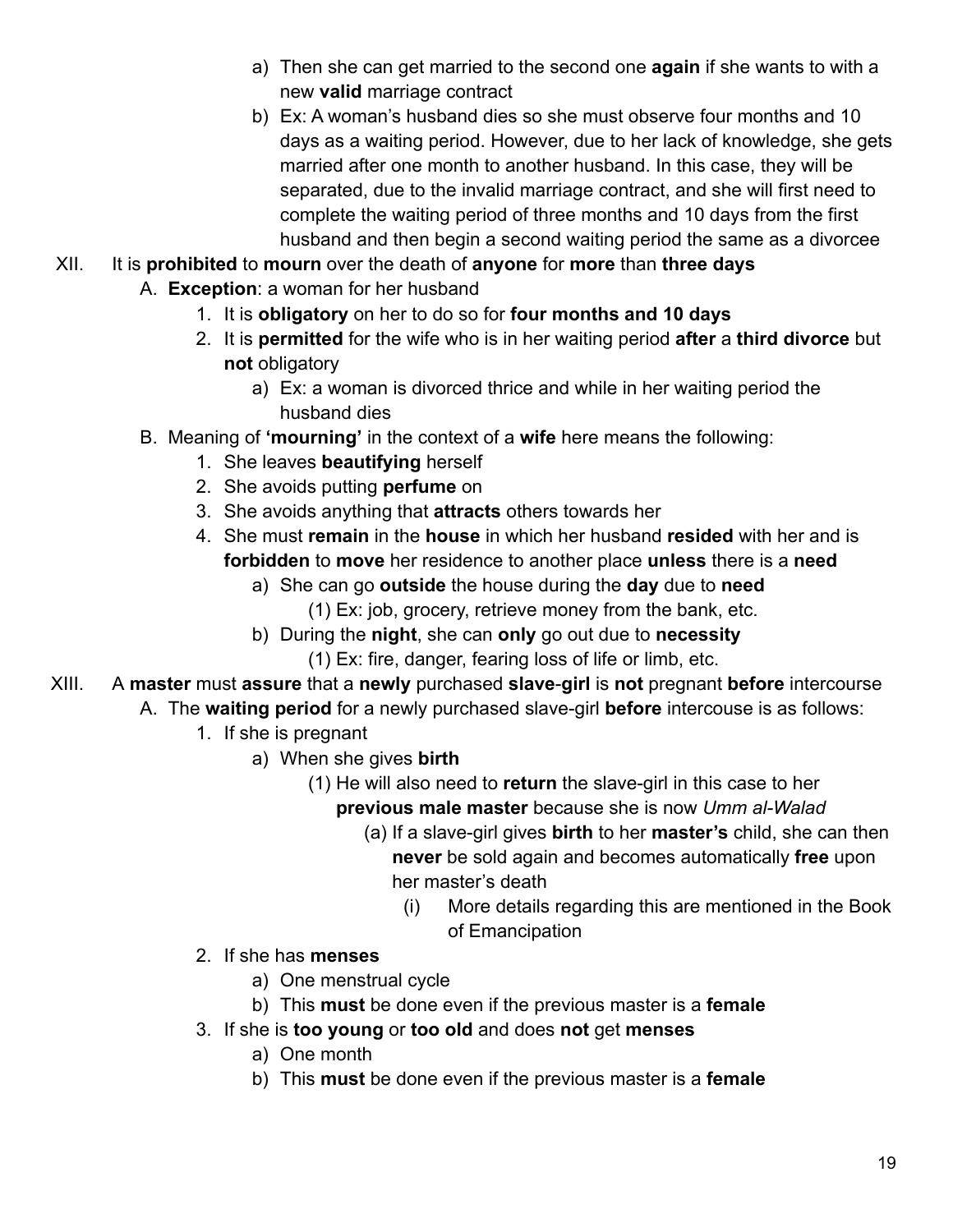## <span id="page-19-0"></span>Breastfeeding

- I. The one who **drank** milk from a woman's breast becomes her *mahram*
	- A. The ruling **only** applies to the **breastfed child** and his/her **descendants**
		- 1. It does **not** apply to the breastfed child's **siblings** or his/her **ascendants**
			- a) Ex: the father/brother of the child that was breastfed would still be a **non-***mahram* to the wet nurse
- II. **Conditions** for breastfeeding rulings to be **applicable**
	- A. It must be at least **five** full breastfeeding sessions
		- 1. The child **must** drink until he/she is **satisfied**
		- 2. Any feedings **less** than five would **not** be considered sufficient to apply the breastfeeding rulings
	- B. All **five** feedings **must** be done **within** the **first two lunar years** of the child's **birth**
		- 1. Ex: If three are done within the first two years and the remaining after two years of the child's birth , it would **not** count
- III. Milk can be **given** through the **mouth** or the **nose** as long as it goes to the **throat**
	- A. It even **counts** if it is given through a **bottle** and does **not** necessitate sucking on the breast
- IV. It **counts** even if the baby drank the milk from a **dead woman's** breast
	- A. Meaning if a child was given **five feeding sessions** from a **dead** woman's milk, the child would become her *mahram*
- V. It **counts** even if the woman got **pregnant** by someone she **thought** was her husband
	- A. Meaning it does **not** matter if the milk was a result of an **illicit** relationship
- VI. It **counts** even if the breast milk was **mixed** with something
	- A. As long as the **majority** of the liquid remains **breast milk**
- VII. Every **female** the woman breastfed at least **five sessions** becomes a *mahram* to the **males** who also **drank** her breast milk in at least **five sessions**
	- A. This means they would all become like **siblings**, therefore, they will **not** be allowed to marry each other
		- 1. The woman's **biological children** would also become their *mahram* because they would **also** be like their **siblings**
	- B. The woman's **husband** would **also** become their *mahram* because they would be like his **stepdaughters/stepsons**
	- C. If a man's **grandmother** breastfed a **girl** with at least **five sessions**, then the girl would become his *mahram* because she would be like his **aunt**
- VIII. If the **wife** of a **man's** brother, father, or son breastfed a **female child**, she would **become** a *mahram* to him. This is because the brother/father/son is the **reason** for the wife's breast milk to **appear** in the first place
	- A. Brother example
		- 1. If a man's **brother's wife** (i.e. sister-in-law) breastfed a female child, the female child would become like the man's **niece**
	- B. Father example
		- 1. If a man's **father's wife** (i.e. stepmother) breastfed a female child, the female child would become like the man's **sister**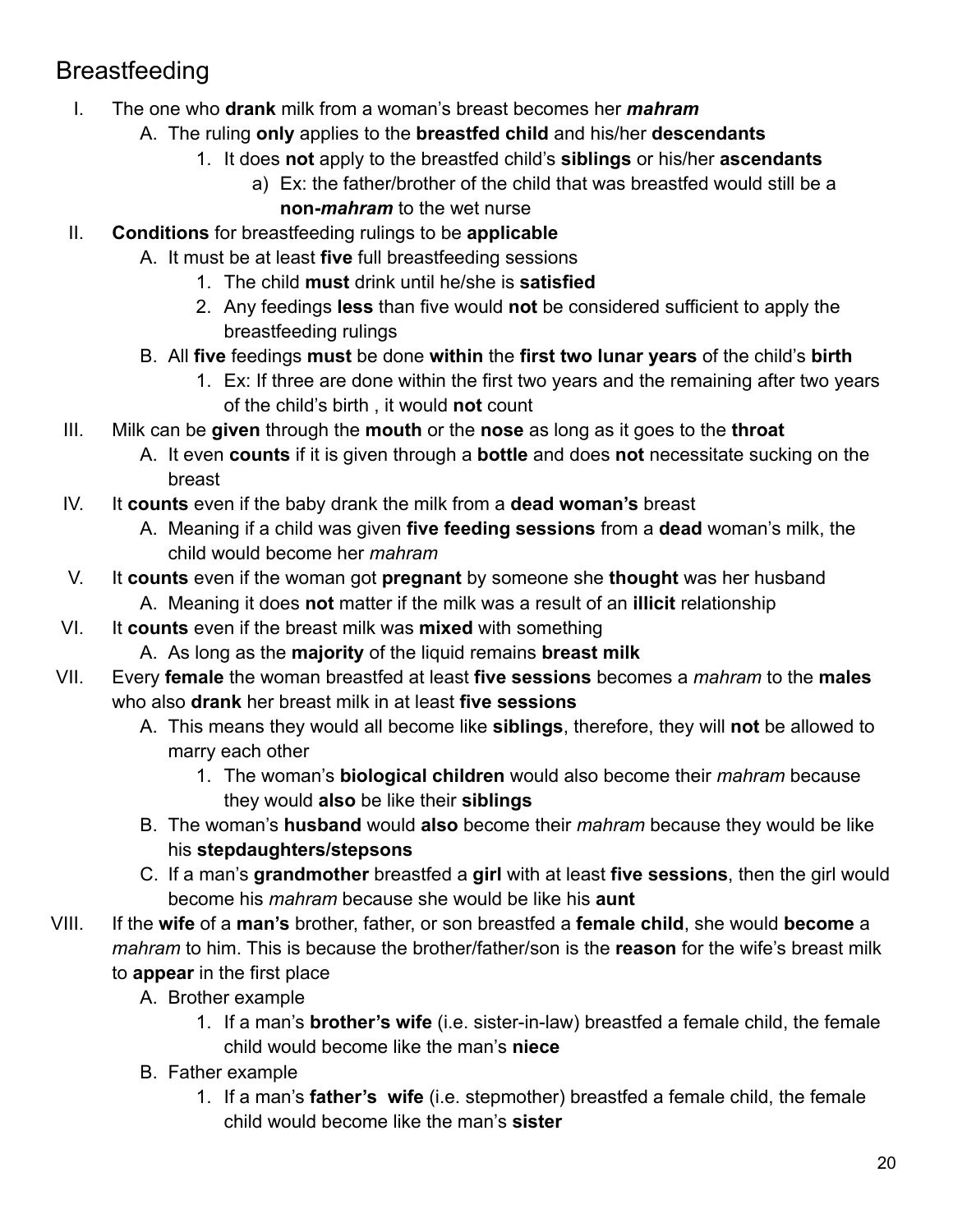- C. Son example
	- 1. If a man's **son's wife** (i.e. daughter-in-law) breastfed a female child, the female child would become like the man's **granddaughter**
- D. If a man **impregnates** five women and a female child **drinks** one session from **each** woman, he would become her *mahram* because he is the **reason** for the breast milk to **appear** by **impregnating** them
- IX. If a husband **claims** that his wife is his **sister through breastfeeding**, then this would **invalidate** his marriage contract
	- A. If the wife **acknowledges** this, then there is **no dowry** to be given if they did **not** have intercourse/*khulwah* yet
	- B. If the wife **denies** this **before** intercourse/*khulwah*, then he is **obligated** to give her **half** of the dowry
	- C. If they had intercourse/*khulwah* already, then she is **obligated** to be given **all** of the dowry **regardless** of whether she denies being his sister through breastfeeding or not
- X. If it is the **wife** that **claims** her husband is her **brother through breastfeeding** but the husband **denies** it
	- A. In this case, she will **continue** to be considered his wife **unless** she brings **evidence**
		- 1. This is to **avoid** the case where the wife is just trying to get out of the relationship through **lying**
		- 2. How come the husband is **not** required to bring evidence of the claim due to fear of lying?
			- a) Because there is **no need** for him to lie since he has the **power** of divorce. He would be **invalidating** the marriage contract by making such a claim, therefore, why would he **need** to lie to get out of the relationship when he can just **give** a **divorce**?
- XI. Whoever is **doubtful** whether they are **siblings** through breastfeeding or whether the **number** of breastfeedings had **reached** five or not, then we will go with the **certainty**
	- A. Ex 1: a couple is **unsure** whether they breastfed from the same woman as babies or not. The certainty is that they did not because that is the **default**. Thus, they would **ignore** the doubt and continue the marriage
	- B. Ex 2: a couple is sure that they breastfed from the same woman as babies, however, they are **unsure** whether it was four or five times. The certainty in this case is four because the **lower** number is **agreed** upon. Thus, they would **ignore** the doubt and continue their marriage
- XII. Claim for breastfeeding can be **proven** by either:
	- A. A report from a **reliable** accepted **breastfeeding woman**
		- 1. Ex: A reliable woman says, "Yes, I breastfed both of them at least five times"
	- B. Any single **just witness** that comes forward to testify **regardless** of gender
		- 1. Ex: a just and reliable woman comes forward and says, "Yes, I testify that I witnessed them both breastfed by the same woman at least five times"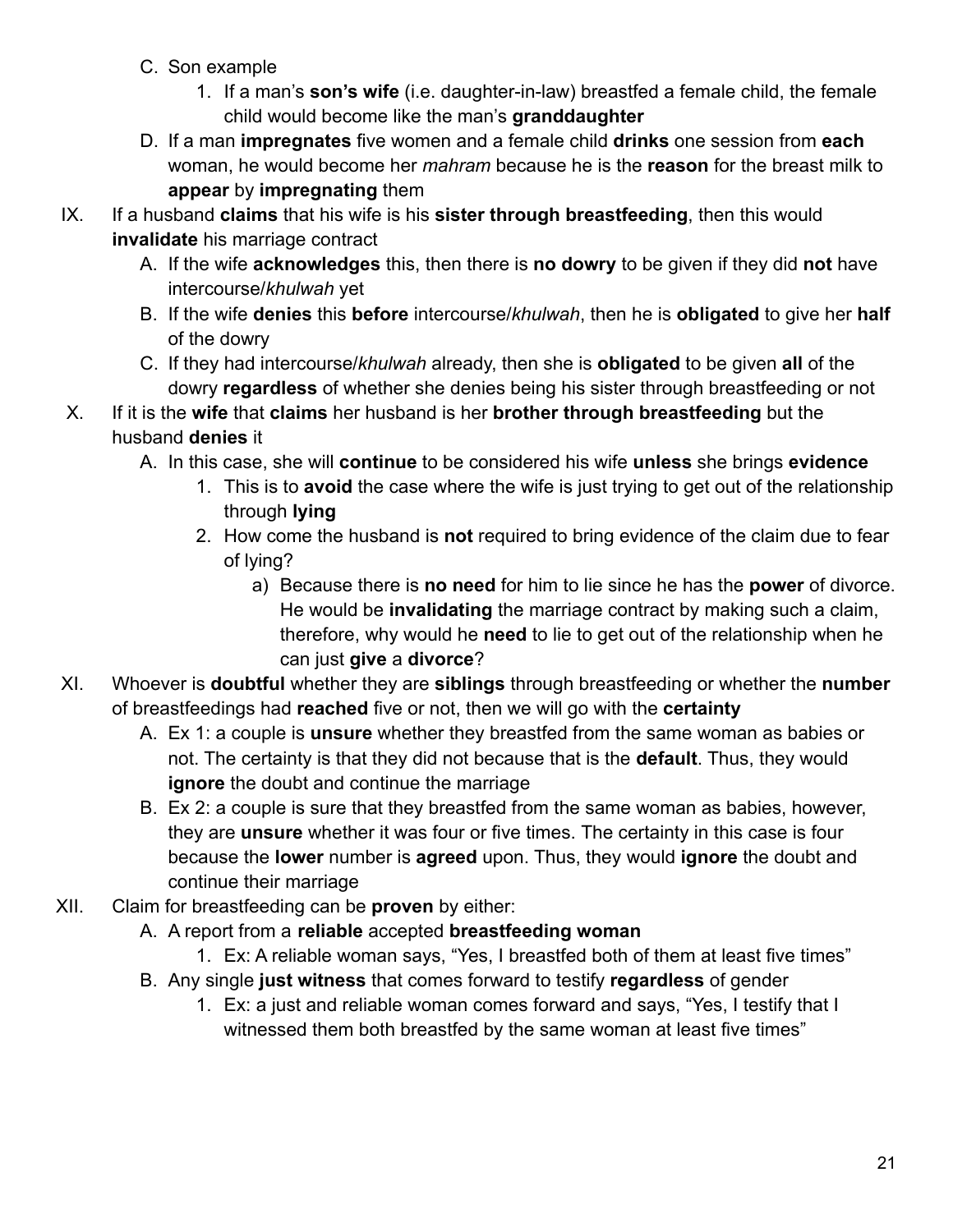## <span id="page-21-0"></span>Maintenance of Wife

- I. It is **obligatory** to **spend** on the following: wife, owned properties (slaves or animals), blood-relatives (parents, kids, etc.)
	- A. The wife can ask for **missed** payments but the others **cannot**
- II. It is **obligatory** for the husband to **spend** on his wife with regards to her eating, drinking, clothing, and residence according to **custom**
	- A. According to custom means that it will **vary** with time and place
		- 1. If there is a **dispute** between a **rich man** and a **rich wife** and they take their case to a Muslim judge, the judge will **mandate** the husband to provide her the **best** type of food, clothing, and residence in the land according to local **custom** for the rich in their land
			- a) What is the food, clothing, residence, etc. for rich people varies according to **place** and **time**
				- (1) The 'rich' in wealthy countries are **not** the same as the 'rich' in poor countries
				- (2) The 'food' consists of bread and whatever is eaten with it among the rich in their custom
		- 2. If there is a **dispute** between a **poor man** and a **poor wife** and they take their case to a Muslim judge, the judge will **mandate** the husband to provide her the **cheapest** type of food, clothing, and residence in the land according to local **custom** for the poor in their land
			- a) What is the food, clothing, residence, etc. for poor people varies according to **place** and **time**
				- (1) The 'poor' in wealthy countries are **not** the same as the 'poor' in poor countries
				- (2) The 'food' consists of bread and whatever is eaten with it among the poor in their custom
		- 3. If there is a **dispute** between any of the following and they take their case to a Muslim judge, the judge will **mandate** the husband to provide her with **moderate** type of food, drink, clothing, and residence. Meaning it would **neither** be too expensive **nor** too cheap
			- a) Average man with an average wife
			- b) Poor man with a rich wife
			- c) Rich man with a poor wife
			- d) Average man with a rich wife
			- e) Average man with a poor wife
			- f) Poor man with an average wife
			- g) Rich man with an average wife
- III. Husband is **not** permitted to give his wife **price** instead of the food, clothing, and residence **except** through **mutual agreement** between **both**
	- A. Meaning he **cannot** just hand her gold, silver, cash, etc. **instead** of providing these things because it could cause her **hardship**. However, if she **agrees** to it, then it is **permitted**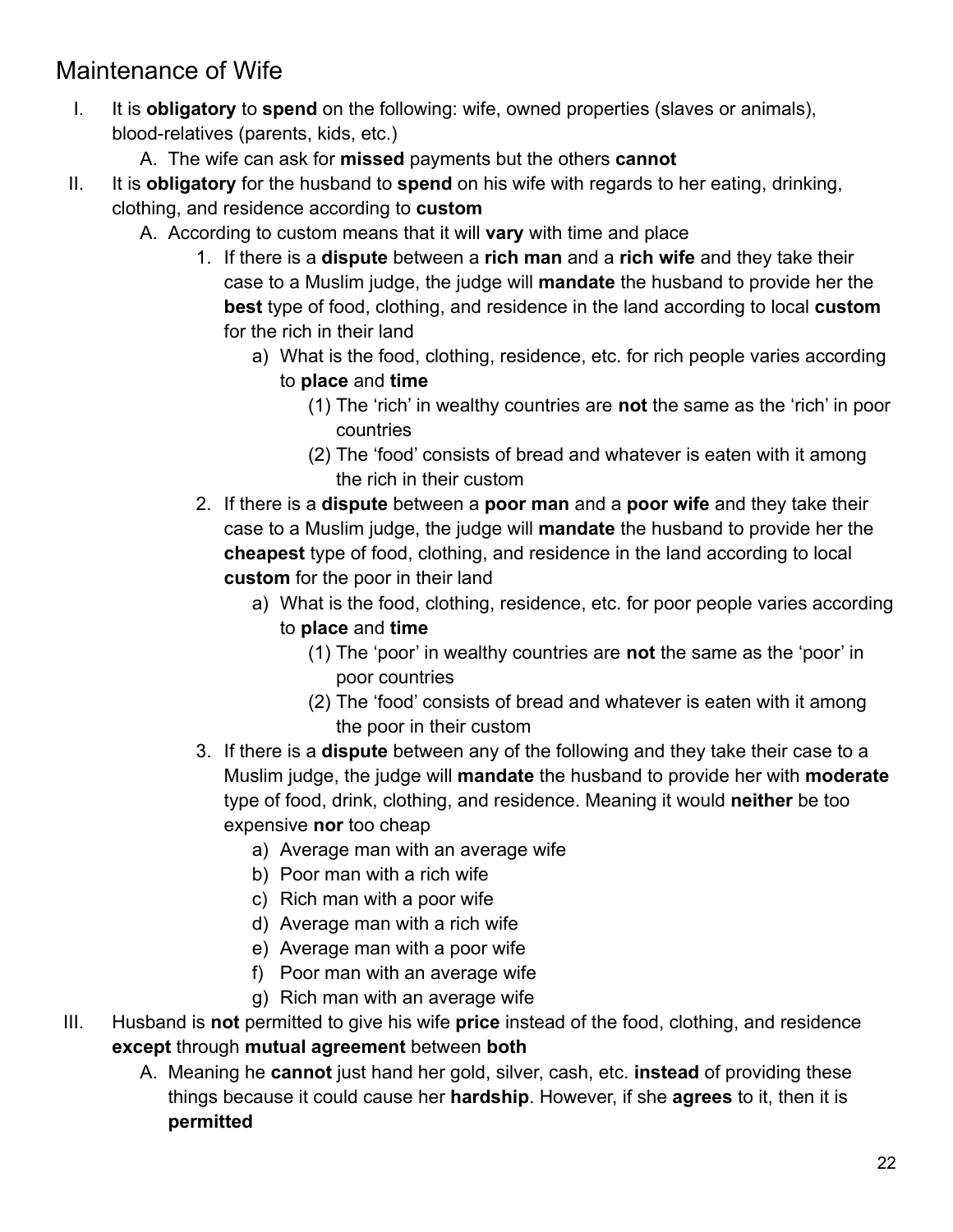- IV. Husband is also **obligated** to provide her with things she needs to keep herself **clean**, such as, soap, water, shampoo, etc.
	- A. He is also **obligated** to spend on things she needs to **live** in the house
		- 1. Pots, cooking supplies, furniture, etc.
- V. Husband is **not** responsible to **pay** for her medication, doctor's fees, or [optional] 'good' things she **desires** for herself (perfume, makeup, etc.)
	- A. These **optional** things are considered a **luxury** and **not** a necessity that's why
		- 1. However, if **he** is the one that **wants** her to use such things for **himself**, then he is **responsible** to provide them
	- B. With regards to medication and doctor's fees, there is **another opinion** in the school that says it goes back to **custom**
		- 1. According to Sh. Bajabir, during the author's time the people did not go to doctors unless it was an emergency, thus, they did not consider it a necessary expense. Today, it is part of the custom that the husband spends on medication as well as doctor's fees after marriage
- VI. He is **obligated** to **continue** to provide **maintenance** to his wives in the following situations:
	- A. The wife who is in **waiting period** after a **revocable divorce** until the waiting period **ends**
	- B. The wife who is **pregnant** after an **irrevocable divorce** until she gives **birth**
- VII. A **widow** is **not** obligated to be spent on from the husband's wealth because she **receives** her full **inheritance** from his wealth after his death
- VIII. A wife **drops** her **right** to be spent on in **some** situations. Meaning the husband is **not** obligated to **provide** for her **maintenance** in the following cases:
	- A. She is confined
		- 1. Ex: she is in jail
	- B. She is disobedient (*nushooz*)
	- C. She is keeping a **supererogatory** fast
	- D. She is keeping fast due to a **penalty** (*kaffarah*)
	- E. She is **making up** her days of **fasting** from Ramadan but there is a **long time** left until the next Ramadan
	- F. She is performing a **supererogatory** *Hajj* **without** his permission
	- G. She is traveling for **herself** due to a **need** with his permission
	- IX. He is **obligated** to spend on her **clothing** at least **once a year**
		- A. It should be done in the **beginning of the year** because that is when she is usually in need of them to last her a year
			- 1. The 'year' is considered based on when it **became obligatory** on him to spend on her, thus, the 'beginning of the year' will **vary** from couple to couple
	- X. Whenever the husband does **not** spend on his wife's **expenses** that he is **obligated** to cover, he is considered to be under her **debt**
		- A. Ex: a wife goes grocery shopping and pays for the food with her own money. She has the right to request him to compensate her for it
			- 1. However, if she spends **more** than **customarily acceptable**, then he is **not** required to cover more than the customary amount. If they have a **dispute**, then a **judge** will define the customary amount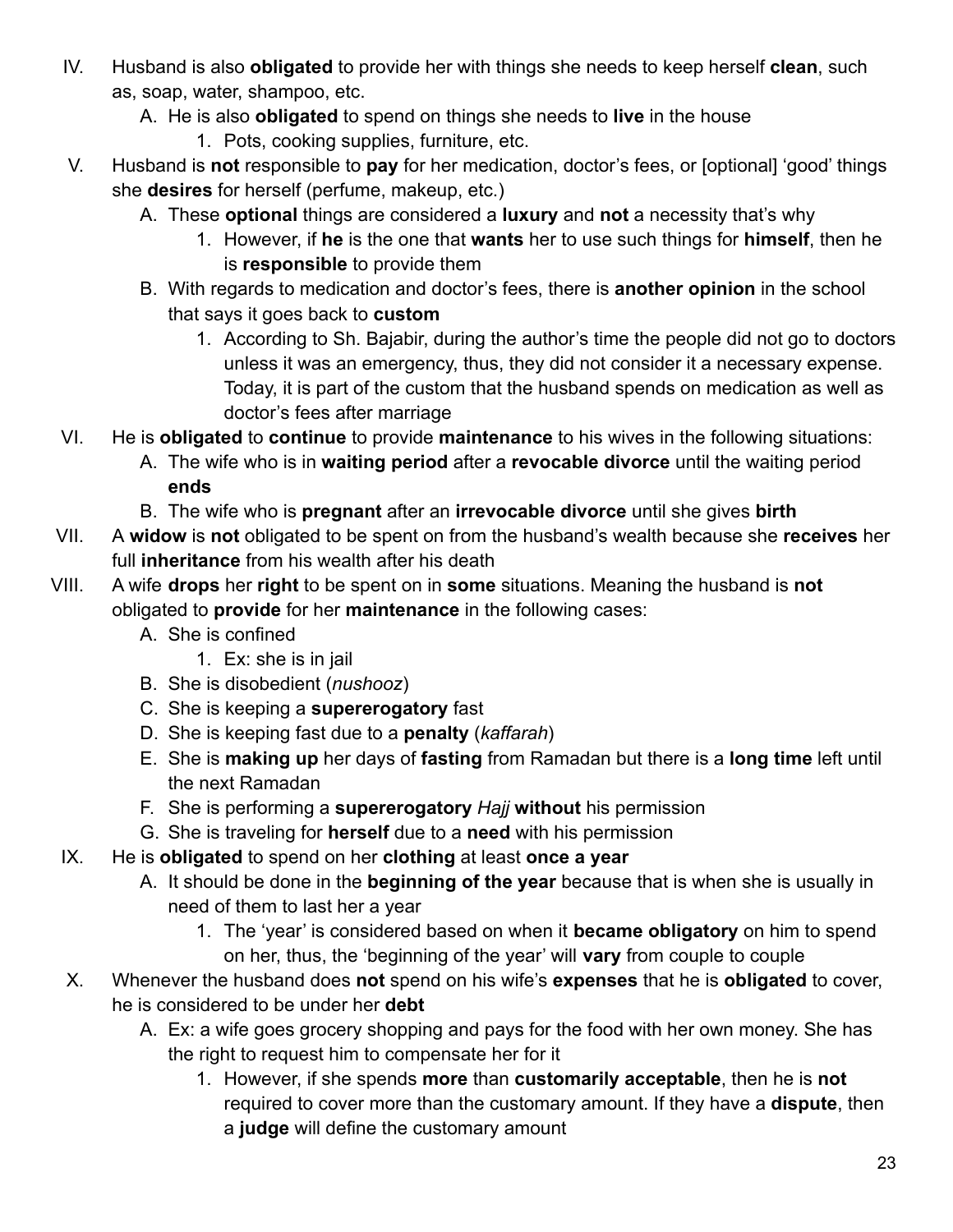- B. If the husband **dies**, it would be **taken** from his **inheritance** to cover this debt
- XI. If the wife **spent** from her husband's wealth in his **absence** and she later **learned** that he was in fact **dead**, then his **inheritors** have a **right** to either **claim** the spent amount from her or to let her keep it as **charity**
	- A. This is because the deceased's wealth **after** death becomes the **property** of his **inheritors**
	- B. Ex: a husband overseas dies and his wife continues to spend from his wealth for a month. Then she learns that he died a month ago. In this case, the inheritors have the right to ask her for their appropriate shares from the amount that she spent
- XII. If **newlyweds** are **not** yet living together but then later she is **handed over** to him by either the wife **herself** or her **guardian**, then from that **instance** he is **obligated** to spend on her **even** if he is young, sick, impotent, or castrated
	- A. This is the case **even** if he **refuses** to accept her moving in with him for now, thus, he **must** cover her **necessary expenses** even though they may **not** be living together
- XIII. The wife has the right to **refuse** herself to him **before** intercourse if he has **not** fully paid her the **dowry**, however, he is **still** obligated to spend on her because it is **his** fault
	- A. But if she **agreed** to delay the dowry, then she does **not** have the right to refuse herself to him
- XIV. The **wife** has the **right** to request **cancellation** of the **marriage contract** through a **judge** in the following cases:
	- A. He **cannot** afford to **provide** for her **basic needs** even the **minimum** necessary for a **poor person**
		- 1. Basic needs include: food, clothing, residence, etc.
			- a) However, if it relates to the **dowry** that he **cannot** afford at the moment which she had **agreed** to have it **delayed**, then she does **not** have the right to request cancellation
	- B. He is **absent** and she has **incurred debts** to cover **living expenses** that she **cannot** pile on any more because her husband is **not** providing for her
		- 1. Whatever she **borrowed** to cover **living expenses** for **herself** and/or **their young kid(s)** would be considered a **debt** on the husband and **not** her
			- a) She is **not** required to seek a judge's permission **before** borrowing to cover the necessary living expenses

### <span id="page-23-0"></span>Maintenance of Relatives, Slaves, and Animals

- I. It is **obligatory** on a man to spend on the following if they are in **need** provided he has **extra** to give them. The **exact amount** will be determined by **custom**:
	- A. Parents, grandparents and so on up the line
		- 1. But it is **compulsory** on their son(s) **before** the grandson(s). If the son(s) are **unable** to do so, then it falls on the grandson(s)
	- B. Kids and so on down the line through **patrilineality**
		- 1. But it is **compulsory** on their fathers **before** the grandfather. If the father is **unable** to do so, then it falls on the grandfather
	- C. Anyone the man is going to **inherit** from through either **fixed portion** or *ta'seeb*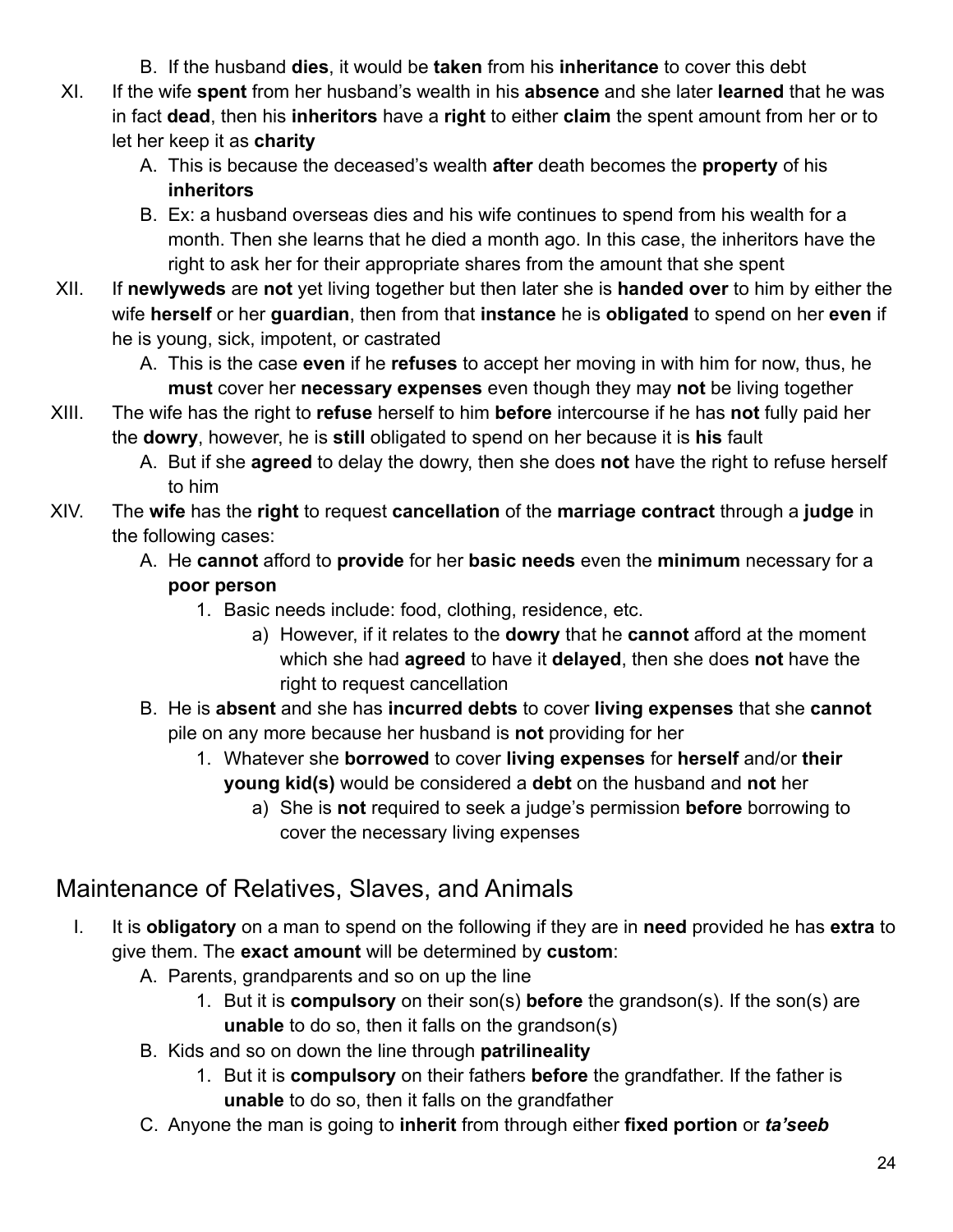- 1. This **only** applies to **relatives**, such as, siblings, brothers' kids, paternal uncles, paternal aunts, paternal uncles' kids, etc.
	- a) If the man does **not** inherit from them due to being **blocked**, then it is **not** compulsory to spend on them **even** if they are in need
- 2. The previous two categories mentioned do **not** require this condition, thus, they **must** be spent on **regardless** even if the spender is blocked from inheriting from them
- 3. Rules for inheritance were discussed in detail under the chapter related to inheritance law
- II. When is it **obligatory**?
	- A. When the **relative** is **poor** or is **unable** to earn
	- B. The **provider** has **enough** to nourish himself, wife, kids, and slaves for **a day and night**
		- 1. Meaning he has **enough** left over to have *zakat al-fitr* be **obligatory** on him
- III. The provider is **not** obligated to give from the following:
	- A. Trade capital
		- 1. Meaning it's being **used** in the **trade** and is **not** something saved on the side
			- a) Ex: a man does not have any extra wealth to give his poor relatives. He has money but it is invested in trade. In this case, he is not obligated to take that money out in order to spend on them
	- B. Price of an **owned** item
		- 1. Ex: A man does not have any extra wealth to give his poor relatives. In this case, he is not obligated to sell some of his possessions in order to spend on them
	- C. Any instrument **necessary** for his **work**
		- 1. Ex: a man drives a taxi which he owns. He does not have any extra wealth to give his poor relatives. In this case, he is not obligated to sell his taxi in order to spend on them
- IV. Poor relatives **cannot** seek **compensation** for **missed payments**
	- A. Ex: a man does not provide for his poor son for a year. In this case, the son cannot demand the father to pay him for all the missed payments
	- B. However, they **can** seek the missed payments in the following cases:
		- 1. A judge **ordered** him to spend on them but he has **not** done so
		- 2. The relatives **borrowed** with his **permission**
			- a) Ex: a relative borrows money to pay for his rent with agreement from his brother that the latter will pay him later to cover the debt
- V. If someone **abstains** to help those of his relatives that he is **obliged** to and an **outsider** pays with the **intention** of requesting it back from the one who is abstaining, then this outsider has the **right** to **request** his payment back from him
	- A. Ex: Zayd is not covering his poor brother Ibrahim's basic expenses. A neighbor of Ibrahim pays for his expenses with the intention that he will request it back from Zayd
	- B. If the outsider intended it as a **charity**, then he/she does **not** have the right to request it back
- VI. The **contribution percentage** will be based on their **share** of inheritance from the poor family member if he/she were to die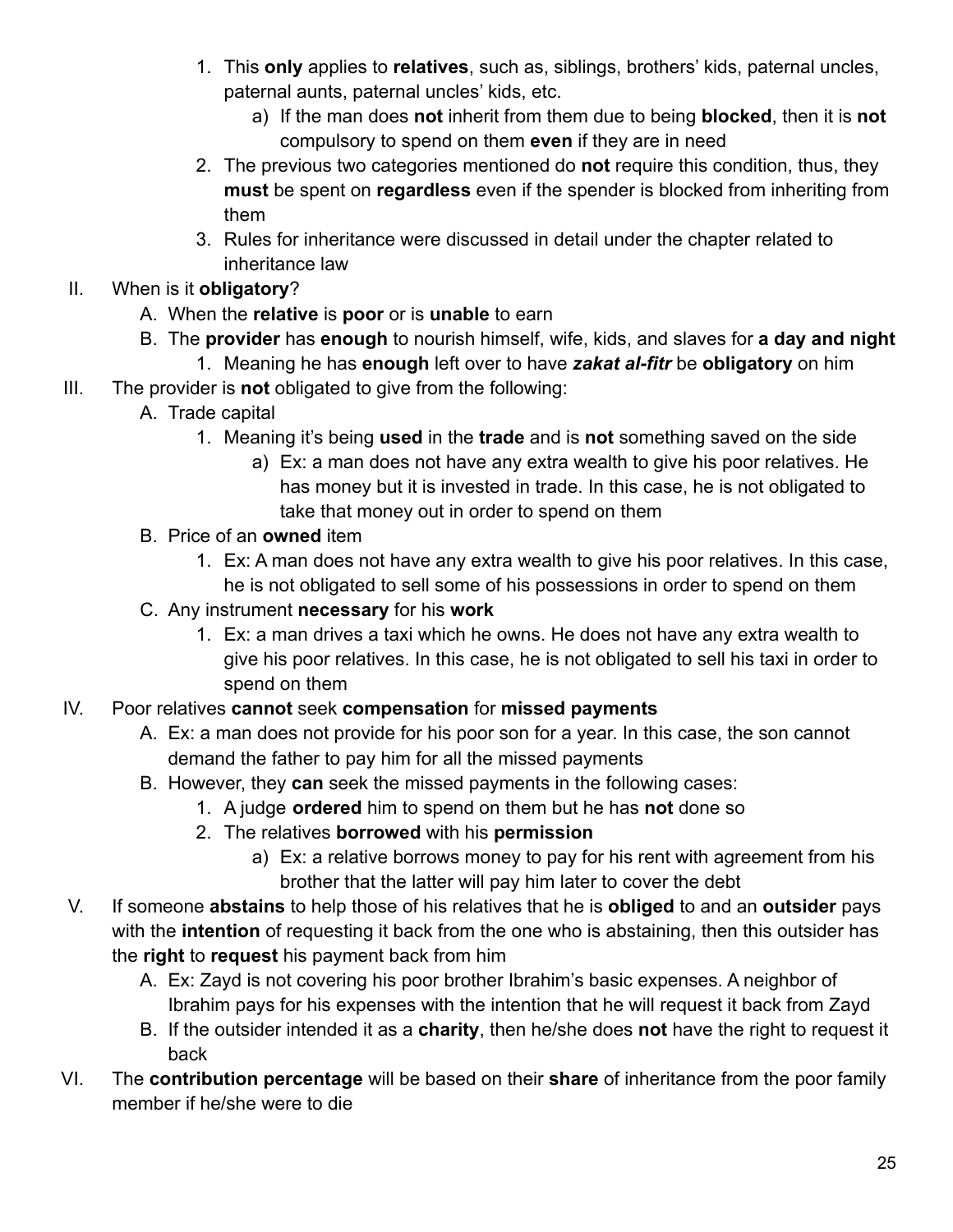- A. Ex: if a man was poor and he had two rich brothers who would inherit ½ each from his wealth if he were to die. In this case, each brother would be responsible for covering  $\frac{1}{2}$ of his expenses
- B. If it is the **father** that is rich and his children poor, then it is **fully** the father's responsibility to cover **all** their needed expenses

#### VII. Rights of slaves

- A. It is **obligatory** to spend on the slave even if the male slave is an **escapee** or a female slave is **disobedient** because they are the master's **responsibility**
- B. A slave **cannot** be asked to do **more** work than he/she can **bear**
- C. The slave should be given **breaks** for nap, sleep, and for obligatory prayer

#### VIII. Rights of owned animals

- A. It is **obligatory** to provide them with food and drink and they **cannot** be left to die
	- 1. If the owner is **unable** to do so, then the **owner** will be **forced** to either:
		- a) Sell it
		- b) Rent it out
			- (1) Because the one who is **renting** it will be **responsible** for feeding it
		- c) Slaughter it for food
- B. The following are **forbidden**:
	- 1. Make it carry more weight than it can handle
	- 2. Curse it
	- 3. Milk it in a way that will **harm** its child
		- a) Ex: not enough milk left for its child
	- 4. Hit it in the face
	- 5. Place a **brand** with a hot iron on its face
		- a) It is **permitted** in some **other** part of the body as long as it is done for a **valid purpose**

## <span id="page-25-0"></span>**Custody**

- I. Def: It means to take care of someone who cannot do so himself/herself
- II. It is **obligatory** to **safeguard** and **look after** the following:
	- A. Small child
	- B. Insane person
	- C. A dim-witted person
		- 1. Meaning he/she is immature or foolish and cannot take care of himself/herself
		- 2. Ex: someone with a mental disability
- III. The following is a list of those who have the **most right** to custody in the following order. If the person is **unavailable**, then the **responsibility** falls **down** to the next person in the list:
	- 1. Mother
	- 2. Maternal grandmother
		- a) If she is unavailable, then her mother and then her mother and so on above the chain
	- 3. Father
	- 4. Paternal grandmother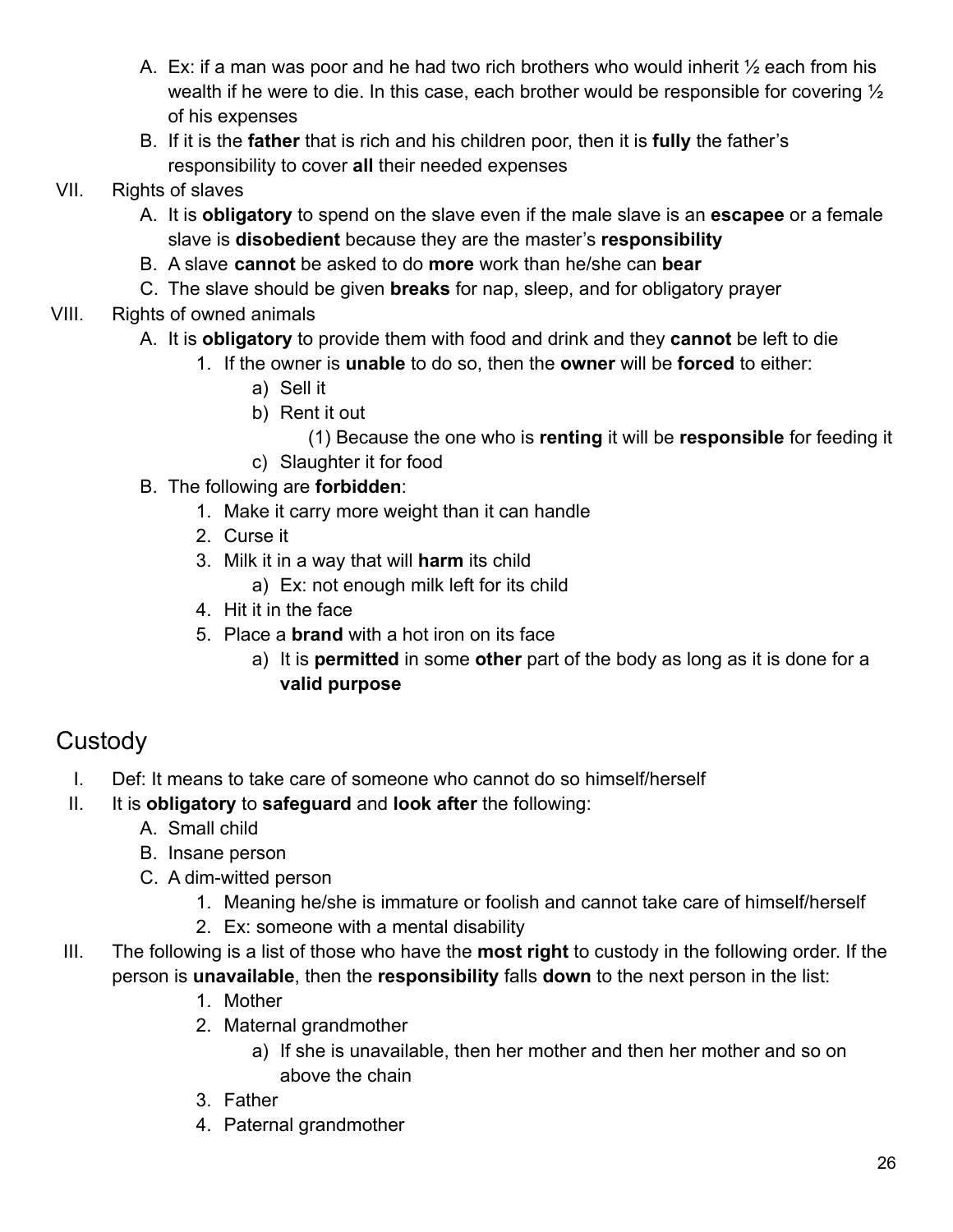- a) If she is unavailable, then her mother and then her mother and so on above the chain
- 5. Paternal grandfather
- 6. Paternal great grandmother
	- a) If she is unavailable, then her mother and then her mother and so on above the chain
- 7. Full sister
- 8. Maternal sister
- 9. Paternal sister
- 10.Maternal aunt
- 11. Paternal aunt
- 12.Niece through the brother
	- a) If unavailable, then niece through the sister
- 13.Daughter of paternal uncle
	- a) If unavailable, then daughter of paternal aunt
- 14.Daughter of father's paternal uncle
	- a) If unavailable, then daughter of father's paternal aunt
- 15.The **remaining** according to laws of *'asabah* discussed under **inheritance law**.
	- Those **closest** in relation will be given precedence
		- a) If the child is a **female**, then the caretaker **must** be a *mahram* (someone whom she is **not** allowed to marry due to close blood relations)
- 16.Those **linked** to the **subject** through the **mother**
	- a) Ex: mother's brother, son of the mother's brother, etc.
- 17.The Muslim judge
	- a) He will **assign** someone to take care of the subject
- IV. The following are **not** given custody:
	- A. A slave
	- B. A disbeliever is **not** given custody over a Muslim
	- C. A sinful individual
	- D. A **divorced** woman who marries **another man** is **not** given custody of the child through a **previous marriage**
		- 1. If the **new** husband is a **relative** of the child, then it is fine
- V. If **one** of the parents wants to **move** to another **safe city** which is **far enough** to **shorten** the prayer, then who is given custody?
	- A. If the **father** is the one who wants to move, then he is given **precedence** for custody as long as the place he is moving to is **safe**
		- 1. The **mother** is given **precedence** for custody if the distance is **not** long enough to shorten the prayer
	- B. If one of them is **temporarily** traveling due to a **need**, then **whoever** is **resident** and **remaining behind** in the city would be given precedence
		- 1. Ex: a mother temporarily going overseas due to medical treatment, then in this case the father would be given precedence
- VI. When a **boy** reaches the age of **seven** and he is **sane**, then he is given a **choice** between the two **parents**. He can **choose** to either stay with the mother or the father